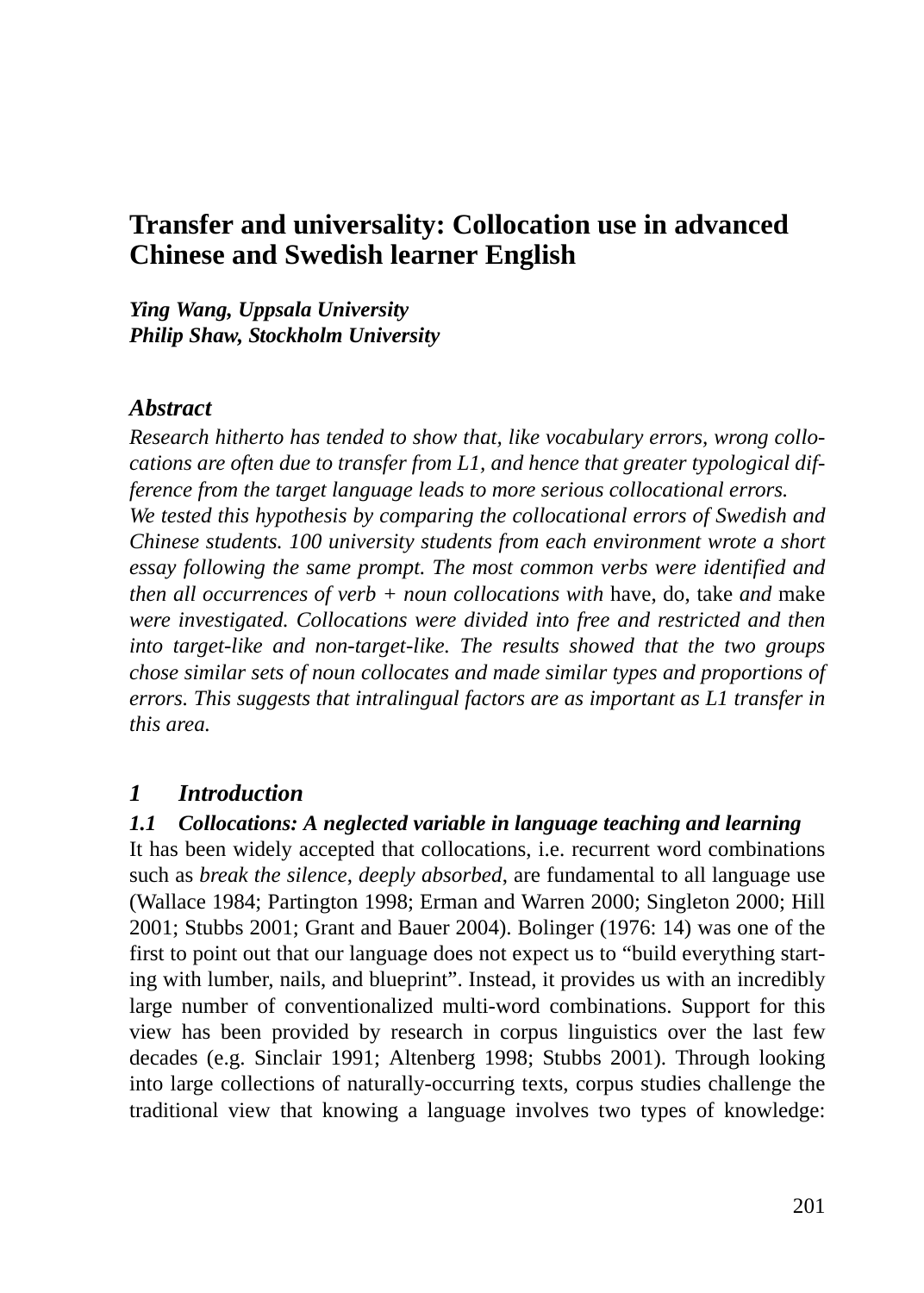grammatical rules and individual lexical items. Further evidence has come from neurophysiological and psychological studies, which indicate that the human mind is better equipped for memorizing than for creative processing. The use of ready-made multi-word expressions reduces the processing effort and thus plays a major role in language production and comprehension (Pawley and Syder 1983; Cantos and Sánchez 2001; Wiktorsson 2003; Nesselhauf 2005).

When it comes to language learning, a range of arguments have been put forward to justify giving attention to collocations. In learning another language, it is evident that we have to learn both grammatical correctness and idiomatic preference (Wiktorsson 2003). Collocations, as shown by corpus studies, constitute an important part of idiomaticity (e.g. Nesselhauf 2005). Pawly and Syder (1983) argue that collocational knowledge, as the essence of language knowledge, is indispensable for language learners to produce fluent and appropriate language. Many words are used in a limited set of collocations / multi-word units, and thus knowing their collocational possibilities should be one essential aspect of language learning.

However, given the secondary status that vocabulary was relegated to until the 1980s and 1990s in favor of emphasis on syntactic structures in the tradition of language teaching (Judd 1978; Carter and McCarthy 1988; Henriksen 1999; Bogaards 2001), it is not surprising that vocabulary has often been considered only as a reading or receptive problem. Since collocations usually do not pose any serious problems to language learners in the understanding process (Grant and Bauer 2004), the acquisition of collocations has been regarded as relatively unimportant. More precisely, the emphasis has been traditionally laid on improvement in quantitative rather than qualitative terms (Laufer and Nation 1995; Lennon 1996; Laufer 1998; Bogaards 2000, 2001) when vocabulary instruction is concerned. Language learners, who normally assume that word power lies in greater vocabulary size, rely heavily on single words as units of language production and often fail to recognize or respond to constraints of collocation for even the most well-known words (Levenston and Blum 1977; Morgan 2001). As a result, as Allerton (1984:39) observed, "so often the patient language-learner is told by the native speaker that a particular sentence is perfectly good English..., but that native speakers would never use it".<sup>1</sup>

The difficulties that language learners are faced with and the necessity for them to acquire collocational knowledge are now being gradually recognized and paid growing attention (e.g. Levenston and Blum 1977; Pawly and Syder 1983; Biskup 1992; Bogaards 2000; Aitchison 2003; Nesselhauf 2003, 2005). However, there still remains a lack of detailed description of learners' collocational performance as the basis for understanding how collocational competence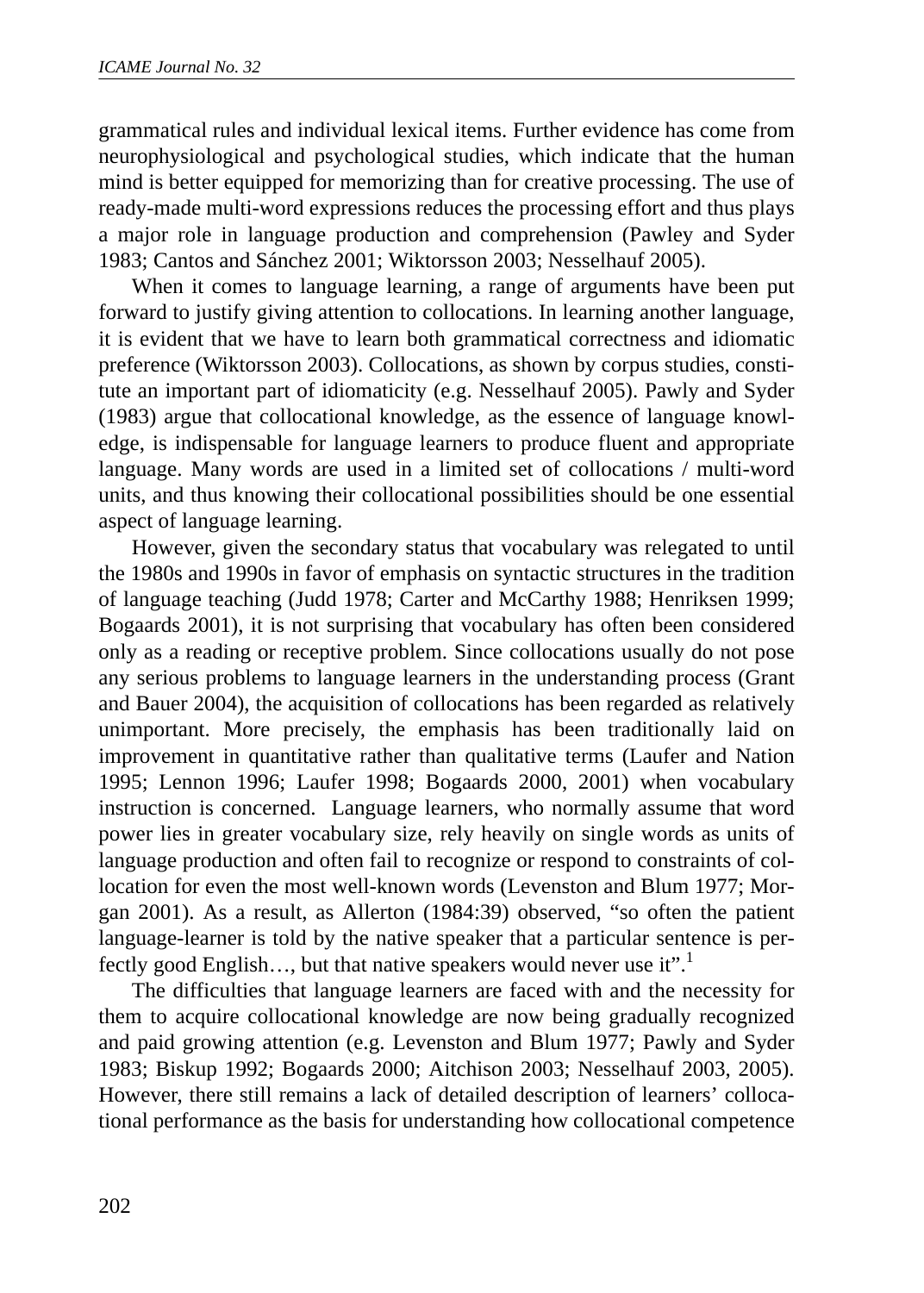develops (Howarth 1998) and what learners' difficulties in this connection are, despite a handful of studies already conducted.

One type of collocational difficulty for learners, especially advanced learners, is associated with frequent, high-utility dynamic verbs. Ringbom (1998), for example, found that the use of *get* illustrates that advanced learners with 7 different L1s shared a lack of collocational competence. These highly frequent delexicalised verbs have been the focus of several studies highlighting learners' difficulties with collocations (e.g. Lennon 1996; Källkvist 1999; Altenberg and Granger 2001; Liu and Shaw 2001). Nesselhauf (2005) conducted one of the most systematic investigations to date of verb-noun collocations used by German learners of English. She found that most of the collocations that pose problems for the learners are frequent, everyday expressions. While these high frequency verbs are perfectly easy to understand in reading comprehension and are presumed to be acquired by language learners at an elementary or intermediate stage, the process of deducing usage restrictions, permitting native-like use in production in fact eludes many highly advanced learners (Källkvist 1999).

Language transfer, that is, the influence arising from a learner's conscious or unconscious judgment that something in the L1 is similar to the target language (TL), has important effects on second language acquisition (e.g. Blum and Levenston 1978; Ringbom 1983; Odlin 1989; Biskup 1992; Bahns 1993; Wang 2003; Jiang 2004; Chan 2004). Some studies have attempted to establish that L1 transfer is the main cause of the collocational problems observed. Bahns (1993), for example, through studying the learners whose mother tongue is closely related to English, argued that the learners' L1 may lead to appropriate as well as inappropriate collocational usages. It is well known that the distance between the languages concerned is one important determining factor in language transfer (Ringbom 1983; Odlin 1989; Chan 2004). Biskup (1992), in an attempt to ascertain whether the typological distance would have an influence on English learners' collocational use, observed learners of English whose L1s are German and Polish respectively, and found that L1 transfer is more likely in the case of two closely related languages. But one of the features shared by the research done by Biskup, Lennon, Bahns, and some other writers such as Farghal and Obiedat (1995), is that all these studies involved only translation tasks or word-association tests, and mostly relied on a very limited number of learners, making it questionable whether the results are generalizable, and whether they could reflect the learners' actual production problems (Nesselhauf 2003). Quite a few studies in recent years have analyzed language learners' collocational performance on the basis of their natural production (e.g. Granger 1998b; Howarth 1998; Ringbom 1998; Altenberg and Granger 2001; Liu and Shaw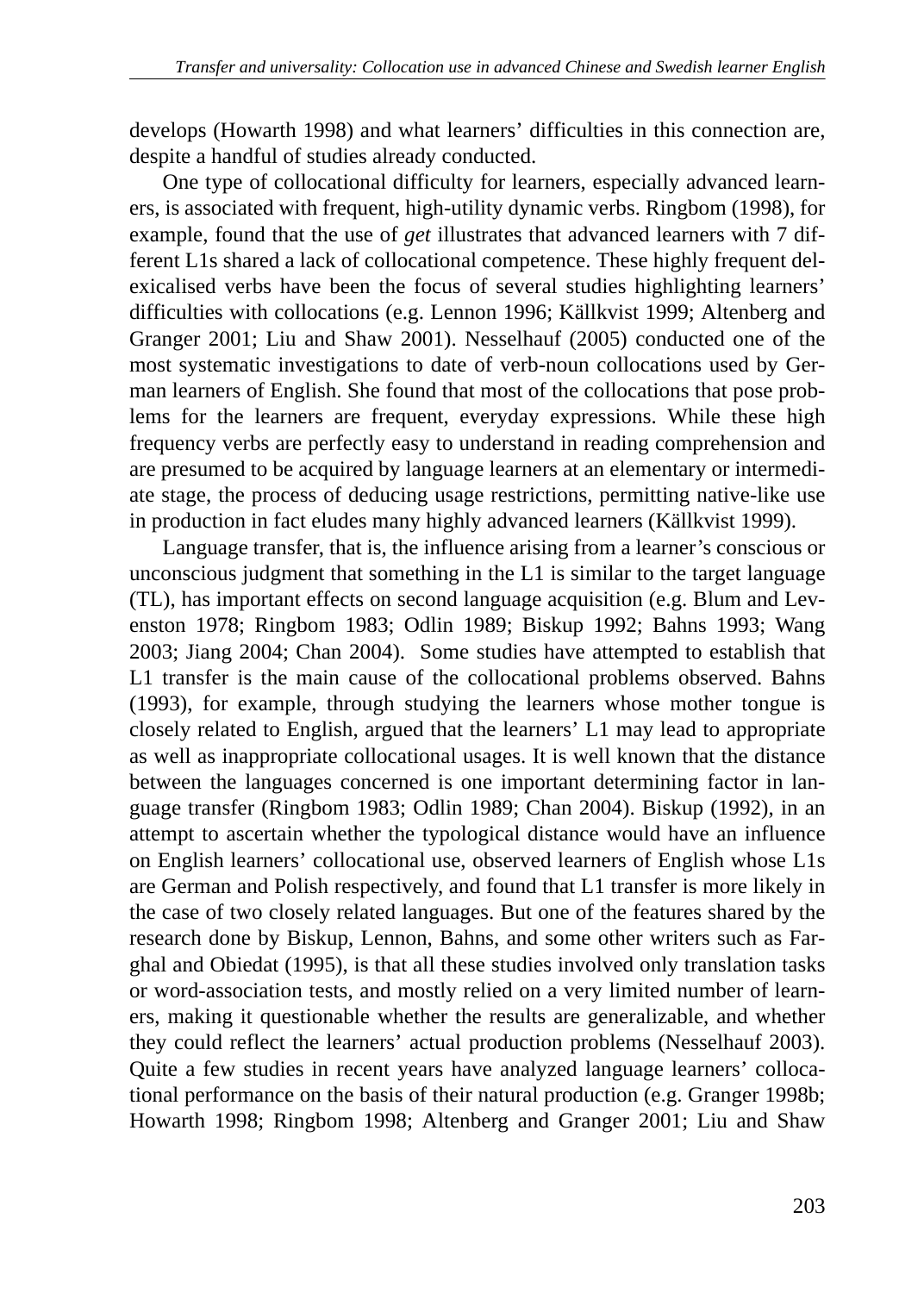2001; Nesselhauf 2003; Wiktorsson 2003) and made use of large samples of data as well. But almost all of them focused on one or another group of nonnative learners, mostly European, apart from Biskup (1992), Ringbom (1998) and Altenberg and Granger (2001), who included learners with different (though related) L1s. More research is necessary to provide new insights into the relation between L1 transfer and ES/FL learners' collocational use. It would obviously be interesting, as suggested by Källkvist (1999), to explore this issue further by involving the interlanguage (IL) of learners whose L1 is not Indo-European in origin, e.g. Chinese, Japanese and Korean.

## *1.2 Definition and classification of collocation*

Although the concept has long been a popular topic in linguistics, there is no universally accepted formal definition of collocation (Lewis 2001; Grant and Bauer 2004), which results in a plethora of different terms such as fixed expression, word-combination, idiom, phrase, and prefabricated pattern. However, we can still trace the term back to the 1950s, when it was first coined in its modern linguistic sense by the British linguist J. R. Firth (1957), who argued that "you shall judge a word by the company it keeps".

Some collocations, as argued by Partington (1996), are rather fixed, whereas some allow degrees of variation. Stated in another way, there is a scale of collocational restriction among different categories of collocations. At one end of the scale are the most restricted ones in which the occurrence of one item is conditioned by the other, whereas at the opposite end are unrestricted ones, which means one particular lexical item is open to partnership with a wide range of items. Accordingly, many linguists and researchers tend to classify multi-word units into the following three categories (e.g. Howarth 1998; Lewis 2001; Cowie 1993; Bahns 1993; Nesselhauf 2003; Grant and Bauer 2004), though the terminology used by them might be slightly different:

**Free collocations** (also referred to as open collocations or free word combinations) consist of items used in their literal senses and freely substitutable, such as *open the gate*, *a nice car*. This category seems to include all possible and semantically natural combinations.

Notice that saying a collocation is a free one does not mean that there is no restriction at all. The major difference between free collocations and restricted ones is that the restriction for the former is a result of the semantic properties of the two components concerned, whereas the restriction for the latter is "a somewhat arbitrary convention of the language" (Nesselhauf 2003: 225).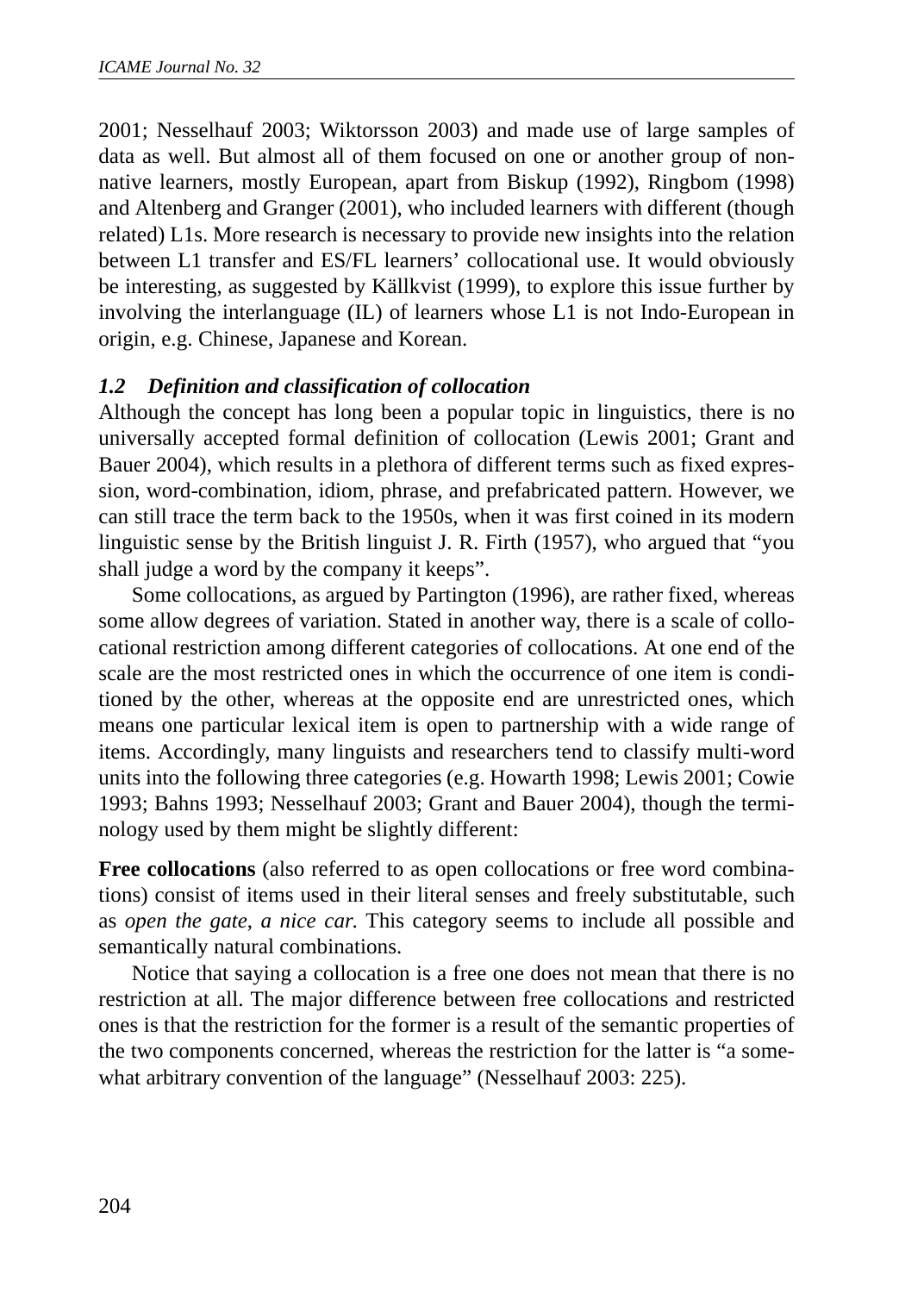**Restricted collocations** (also referred to as fixed combinations or collocations) usually have one item used in a non-literal sense, often a specialized, or figurative sense, and the other used in its normal meaning such as *run a company*, *bitterly contested*. A collocation of this category, according to Howarth (1998), might permit limited substitution in either of its constituents as in *make/reach a decision* and *take on an obligation/a duty*, or in both components as in *do/carry out research/ a project*. The vocabulary choice is less predictable in this category of collocations than in the previous one.

**Idioms** are relatively frozen expressions, the meanings of which can barely be derived from the meanings of their constituent parts such as *sweeten the pill*, *kick the bucket*.

On another dimension, collocations can be divided into two major types depending on the word class of their constituents (Biskup 1992; Lewis 2001):

**Lexical collocations** combine two open class words such as verb + noun (*lead a life*), adjective + noun (*a vague answer*).

**Grammatical collocations** combine an open class word and one closed class word (grammatical word) such as preposition + noun (*in advance*), verb + preposition (*engage in*), or a grammatical structure such as an infinitive (*opportunity to do something*), clause (*to be afraid that…*).

# *1.3 Notion of collocational errors*

Many researchers have attempted to analyze collocational errors made by EFL learners in order to demonstrate their difficulties in collocation use. A common problem that EFL learners have with collocation use, as observed by Lennon (1996) and others, is that they lack knowledge as to the collocational possibilities of verbs; hence mismatches between lexical items as in *stop the fire* (*put out the fire*). A second type of error is blending (Howarth 1998), i.e. to fill in the combinations within overlapping clusters by analogy, hence the wrong use of *pay care* (blend of *pay attention* and *take care*). So far, much attention has been focused on the collocational possibilities of the two lexical items in question. However, in a study of verb  $+$  noun collocations used by a group of German learners of English, Nesselhauf (2003) found that by no means all errors occurring are a mismatch between the verb and the noun. Other types of errors such as prepositional errors as in *raise the question about* (*raise the question of*) and determiner errors as in *get the permission* (*get permission*) are also fairly frequent among advanced EFL learners. These types of errors are particularly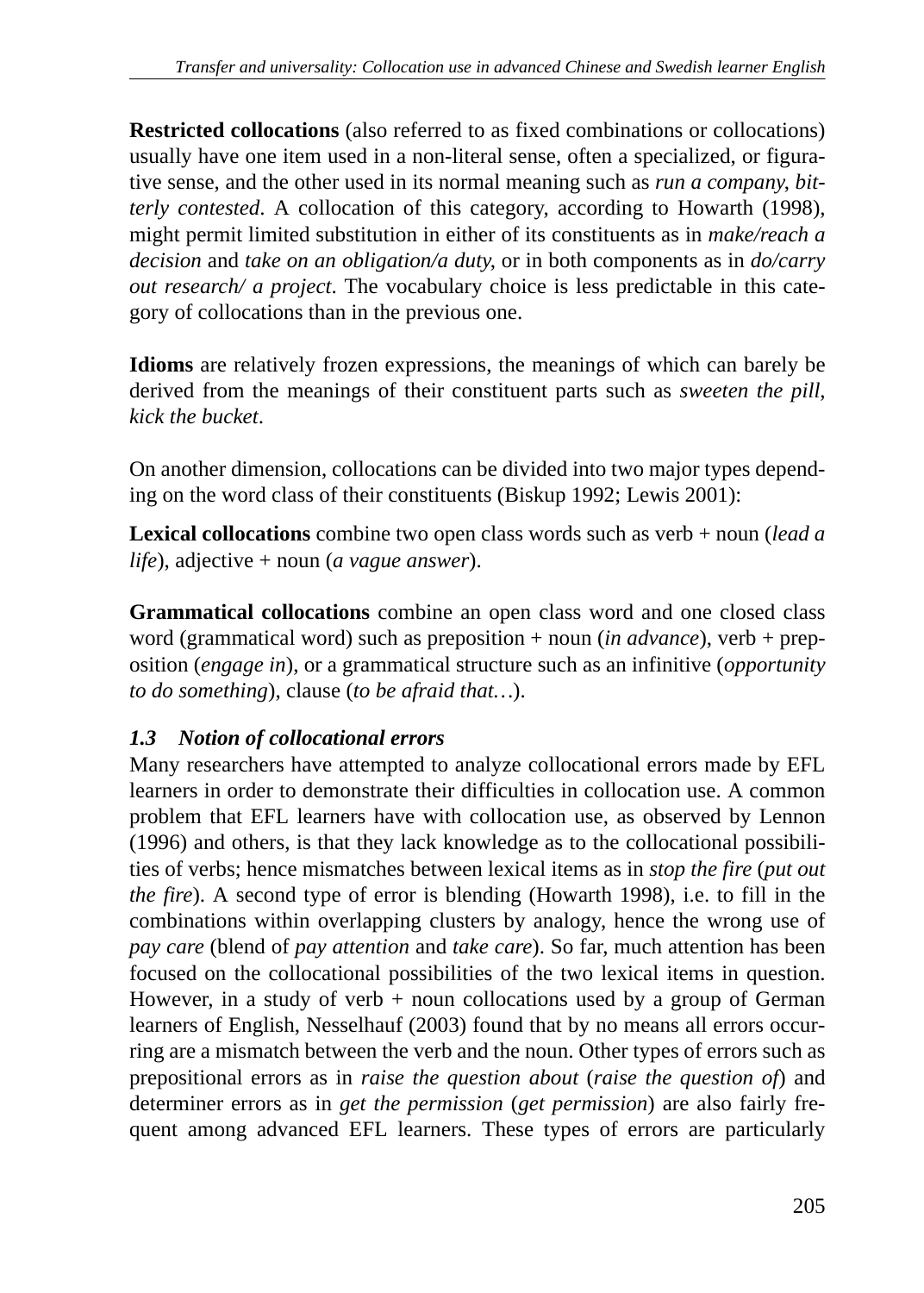related to restricted collocations due to their variability. According to Erman and Warren (2000: 52), many collocations allow inflectional variability, which involves the choice of tense, aspect, voice and a determiner (*to his/her/our surprise, lay a/the table*). However, the variability is not always predictable, but restricted in what seems to be a "non-generalizable manner", which accounts for the above types of collocational errors. Therefore it is not sufficient for EFL learners to know whether lexical items collocate (such as *make* + *decision*, *have* + *responsibility*). In order to produce acceptable language use, it is essential to know the whole combinations (*make a decision*, *have responsibility for doing something*).

## *1.4 Aims*

As noted above, there is a need to investigate whether there are any differences in the collocational knowledge of advanced learners of English with different L1 backgrounds, and what problems they might have, shared as well as languagespecific. One might hope to identify cross-linguistic principles besides L1 transfer which cause the problems. The present study compares the collocational features of a few high frequency verbs in English essays written by speakers of two languages, one of them (Swedish) close typologically to English, the other (Chinese), very remote. More specifically, following up Granger's suggestion (1998a: 13) that we can "gain a better insight into the nature of interlanguage" by comparing two learner-language or IL corpora, we attempt to make an empirical comparison of verb + noun collocations occurring in corpora made up of 200 elicited English essays written by the two groups of learners concerned. Furthermore, since restricted collocations are said to be an area where learners have considerable difficulties but which remains neglected (Howarth 1998), all the collocations are classified and later evaluated in terms of acceptability in an attempt to find out whether restricted collocations are indeed problematic in both learner corpora and whether the two groups' difficulties in this respect are similar or different.

## *2 Subjects and corpora*

Two learner English corpora, or essays by Chinese-speaking learners of English (CSLE) and Swedish-speaking learners of English (SSLE) respectively, were built up for the purpose of comparison in the present study. They are of similar size, each consisting of 100 essays of around 200 words, which were written by the two groups of subjects with a 30-minute time limit in class without preparation in advance or access to any language tool when performing the task.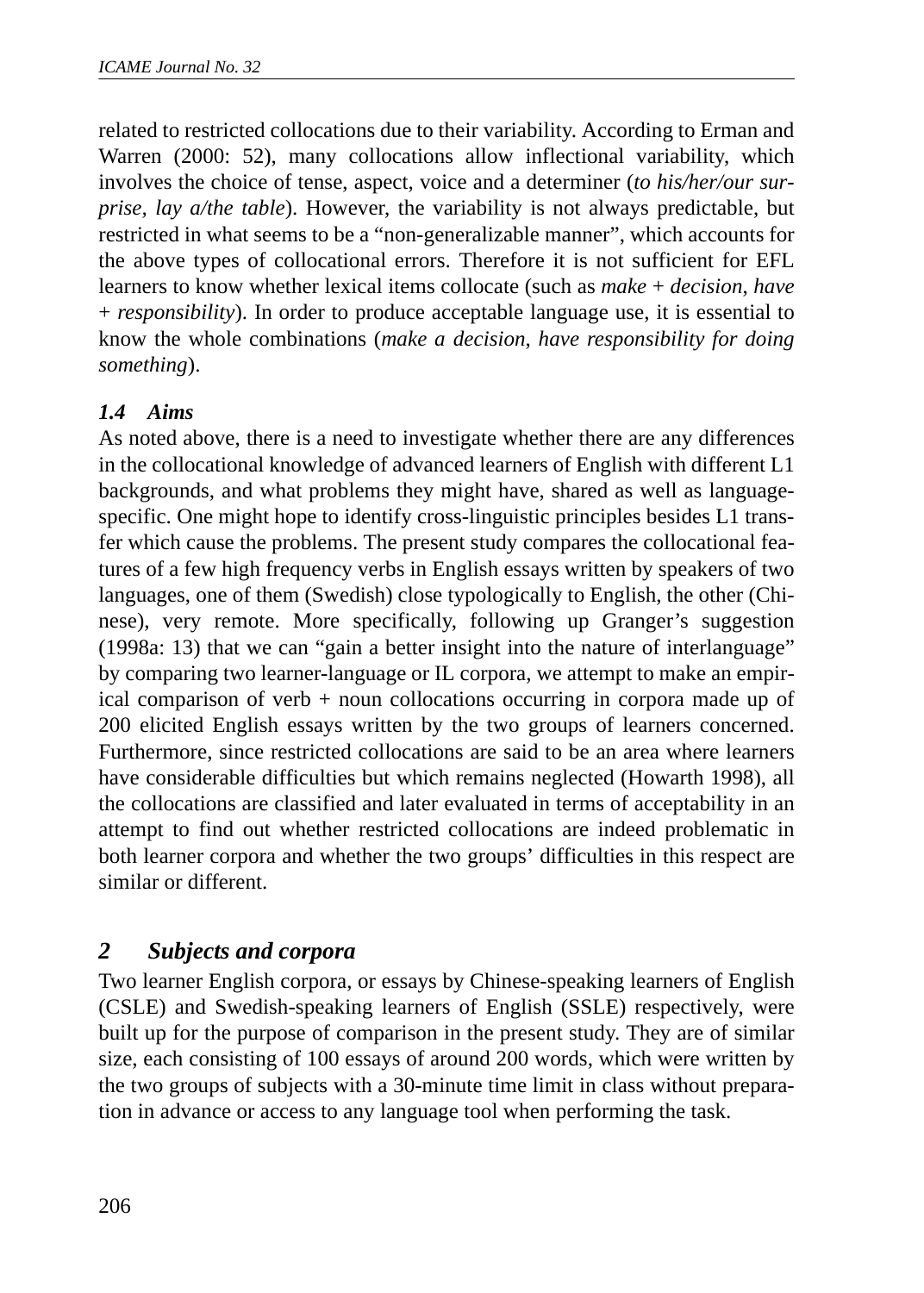Both sets of subjects, despite their widely different learning environments, were at an advanced level of English proficiency in terms of extra-linguistic features such as the teaching level and the number of years for which the learners had learnt English. The subjects of CSLE were mostly third-semester English majors in the Foreign Languages School of Wuhan University, China. They were between 19 and 22 years old, and had learned English for about eight years in an input-poor environment for EFL learners. The subjects of SSLE were firstsemester students in the English Department of Stockholm University, Sweden, between the age of 20 and 27, and had learned English for about nine years, but in an environment with a good deal of informal input from mass media.

The data is of the elicited kind, with the same topic as prompt: *Is it true that only rich countries can afford to worry about the environment?* One of the most important recent findings of IL study is that learners' IL varies across different situations and tasks (Källkvist 1999; Jarvis, *et al*. 2003). According to Granger (1998a: 8), the topic of a task is a relevant factor which may lead to the variation because "it affects lexical choice". Especially if learners are from different L1 and cultural backgrounds, as confirmed by Reid's (1990) study, the lexical choices in their essays will vary even more significantly with topic type. Since the focus of the present study is to compare the use of lexical collocations in the learners' IL, it would be more promising if the learners' lexical choice were not very irregularly dispersed in the first place. Therefore the same topic was utilized to stimulate all the subjects.

# *3 Methods*

After all the handwritten essays had been typed out in an electronic format, a frequency wordlist for each corpus was generated by WordSmith Tools (Scott 1996). The result for the selected verbs were then further lemmatized manually so as to get the total occurrences of each word.

The next step was to generate concordance lines with each selected verb (in each of its inflected word-forms) as the key word, with the help of the KWIC (Key Word in Context) index in WordSmith Tools. It is strongly suggested by Collier (1993) and Sinclair (1991) that beyond four words from the key word there are no statistical indications of the attractive power of the key word. In the present study, we used  $a \pm 5$  span in order to take account of the cases in which there are pre-modification patterns (including articles, adverbs and adjectives, etc.) of the collocating nouns, which may occur either after or before the keyword verb.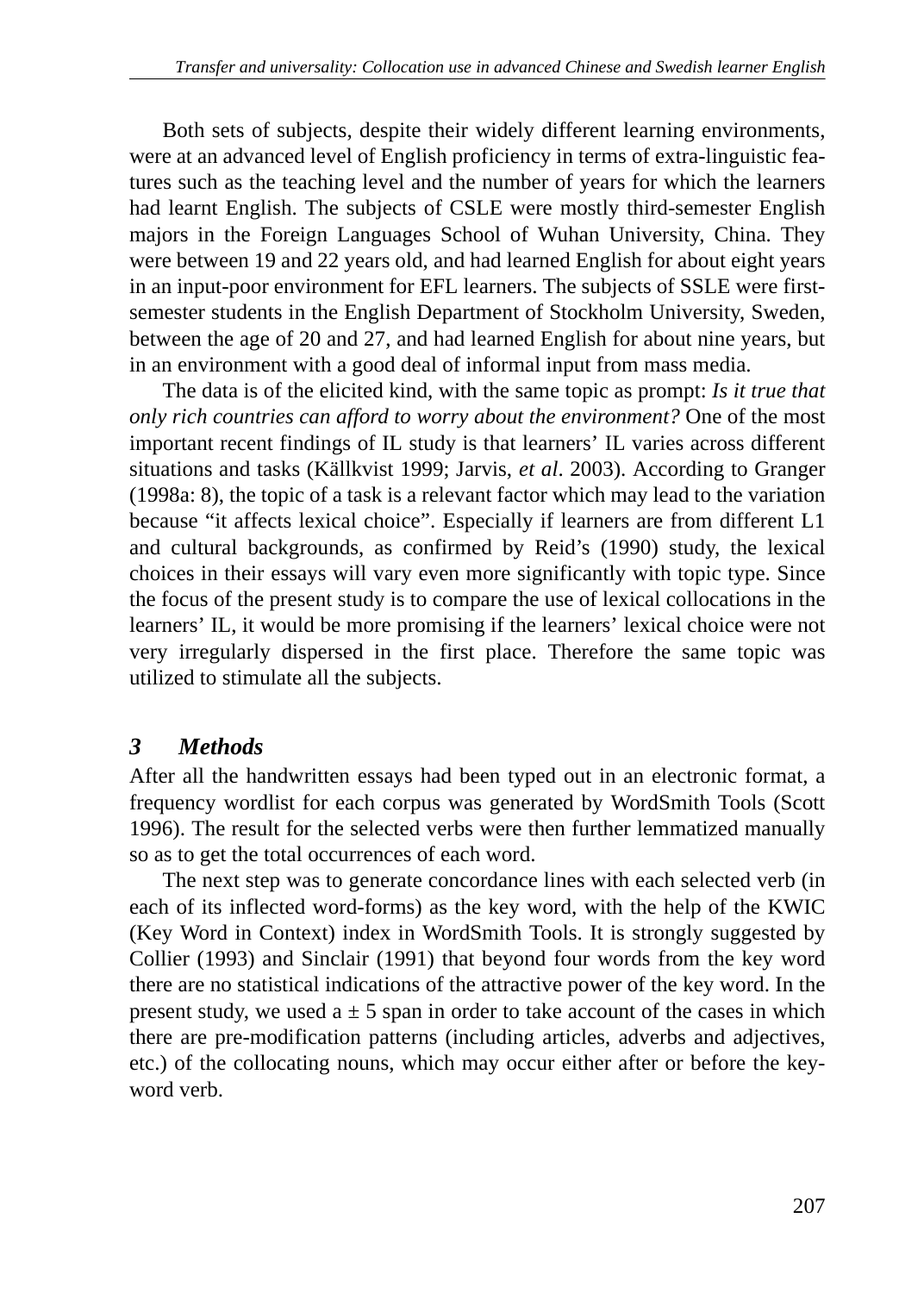Next we extracted manually all verb  $+$  noun collocations from the concordances we had got in the previous step. Then we attempted to classify them into the three categories, namely free collocations, restricted collocations and idioms. Inspired by Nesselhauf's (2003) method of determining whether a word is used in a restricted sense or not, we decided to use *The BBI dictionary of English word combinations* (BBI) as the main reference, supplemented by the *Collins Cobuild English dictionary* (CCED) because the former provides very detailed information on restricted collocations of English and the latter gives general combination information about a word. Since the few key verbs under scrutiny are high frequency words, which, according to Altenberg and Granger (2001), are characterized by a high degree of polysemy caused by their general and delexicalized uses, it is impossible for the dictionaries to give us a full picture of what nouns those verbs can combine with. So we chose to look up the noun in a verb + noun collocation instead, and if there was an indication of specific verbs for the noun in relation to the specific meaning the learner intended to express by the combination in either dictionary, the verb  $+$  noun collocation was considered as a restricted one. For example, we found *have a responsibility* and *do things* in the learner corpora. In the BBI, we found that for the same meaning of having obligation to do something, there is a set of verbs including *bear, shoulder, take, exercise, take on, have* which can be combined with the noun *responsibility*. Thus *have a responsibility* was considered a restricted collocation. Though it is not covered by the present study because we started from the verbs, we did find in the learner corpora the phrase *own a responsibility*, which obviously has the same meaning as *have a responsibility*, but *have* cannot be replaced by *own* here. This might serve as further evidence that such a collocation is a restricted one because it is clearly possible for a learner to use a word which is semantically acceptable but which native speakers would never use. For the same reason, a collocation like *do mistakes* was considered as a restricted but problematic one because in this case, the noun *mistakes* is supposed to have the verb collocate *make*. The same principle applied to all the collocations investigated in the present study. As for *do things*, there are no specific verbs indicated in either dictionary to go with *things*, but the combination is plausible by the rules of English syntax and semantics. That is to say, *do*, used as a transitive verb here, syntactically requires the presence of a Direct Object in the form of a Noun Phrase. Semantically, the noun *things* can be regarded as a general term for 'actions, activities', and thus is compatible with the verb *do*, which means 'to perform an action or activity', whereas some other nouns, *water*, for example, cannot be combined with *do*, simply because they are semantically incompatible. So the collocation *do things* was considered as a free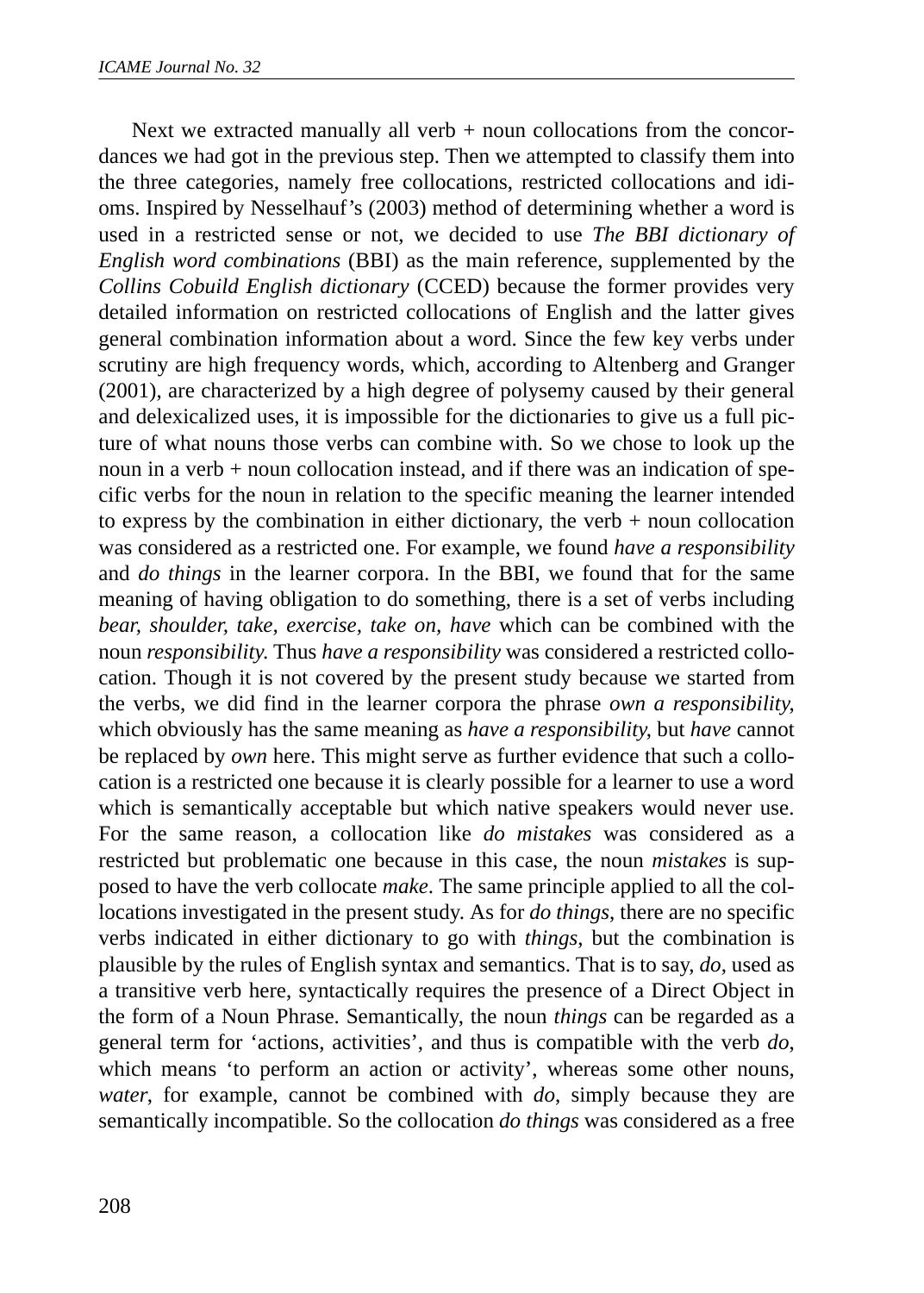collocation in the study. As for idioms, since they are frozen expressions, the meaning of which is opaque from their constituent parts, it is much easier to recognize them.

Finally, the acceptability of the collocations was evaluated. All the collocations concerned, including the determiners, adjectives, adverbs, and prepositions they may take, were judged as correct or wrong/odd. In some cases, the context in which the collocations were used was taken into consideration as well. They were judged correct if they were found in the BBI, the CCED, or in at least five different texts in the British National Corpus (BNC). However, it is impossible for either dictionary to give a full picture of the collocational information, especially in terms of free collocations. The BNC has its drawbacks in use too; namely, it is difficult to extract inflectional variations or changes of the order of certain constituents, changes of determiner, or insertion of modifying items, etc. in searching for a collocation. To solve the problem in a less time-consuming yet more efficient way, some collocations, which we failed to find in the above sources, were presented to the second author as a native speaker with their relative concordance lines to make the intended meaning clear. The native speaker was asked to judge the collocations as acceptable, unacceptable/odd. If one collocation was judged as unacceptable or odd, the native speaker was also asked to point out the possibly problematic constituent(s) of the collocations. If he was not sure whether it was acceptable or not, three smaller English corpora (BROWN, FLOB, FROWN) were then employed together with WordSmith Tools, which allow the variations that the BNC does not in search of a sequence of words. Considering the size of the three corpora, a collocation was considered acceptable in the present study if it was found in the corpora, regardless of the number of its occurrences.

While this way of classification and evaluation turned out to be clear-cut and effective in most cases, there were some hard cases as well. Specifically, when the collocations were produced or misused by the learners, it is very difficult to say which category, namely free ones or restricted ones, they belong to. For instance, collocations such as *make factories*, *do recycling*, occurred quite frequently in the corpora. As for the former one, if the learner meant to express *operate a factory*, then according to our criteria, it should be regarded as a restricted one because there are a limited set of verbs such as *manage, run, operate* to combine with the noun in this sense. However, the learner seemed to mean '*build factories*', in which case there is no indication of specific verbs in either dictionary to combine with *factory*. Thus the two words were regarded as being freely combined. Similarly, there is no indication of specific verbs for *recycling* in the sense the learner meant to express either. It was regarded as a free colloca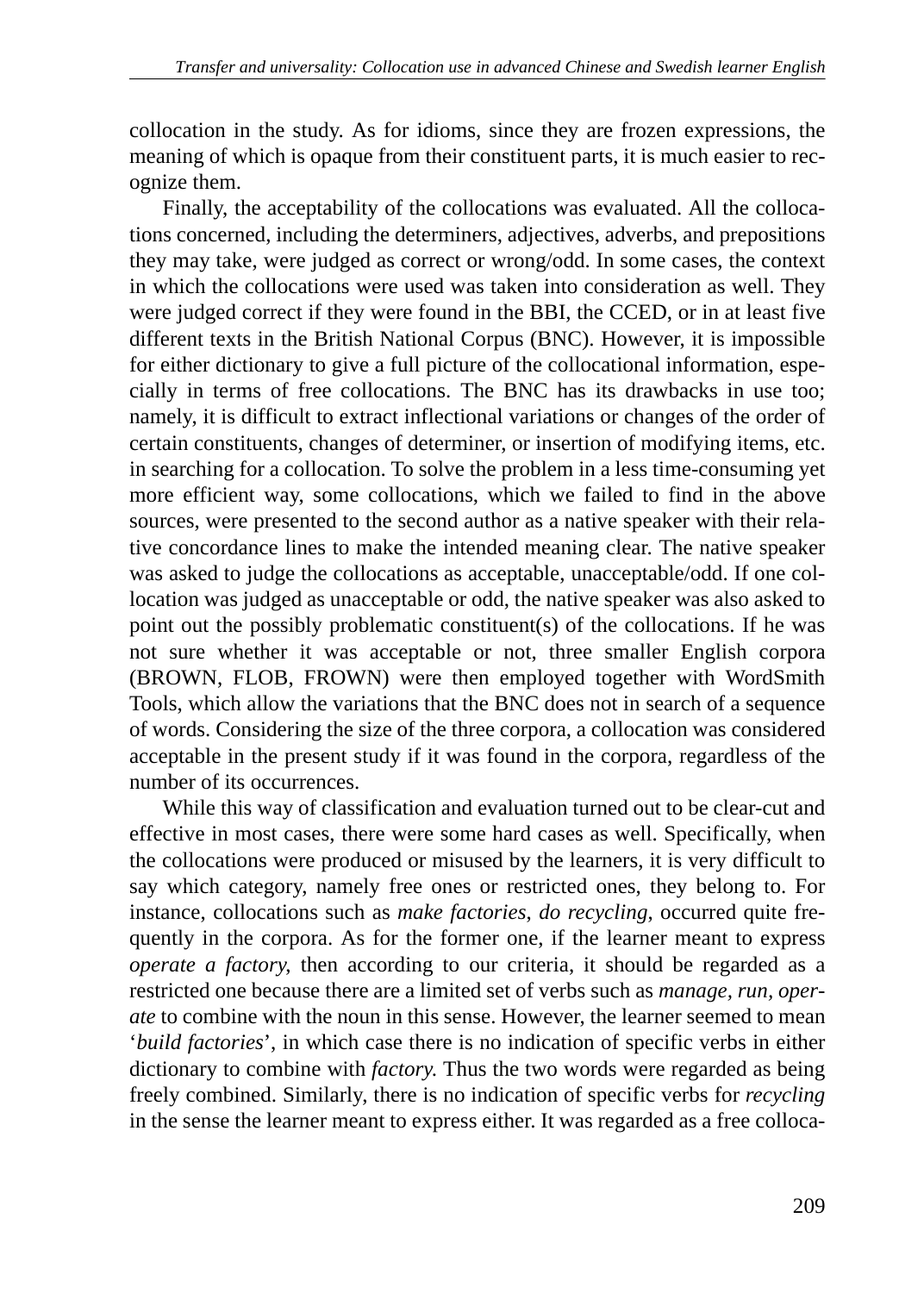tion because the intended meaning is '*recycle paper/glass*', etc., in which both elements are used in their literal senses. Therefore in deciding which category a problematic collocation of this type belongs to, we also took its intended meaning into consideration. Since it is widely acknowledged that the line between free collocations and restricted ones is difficult to draw and by no means rigid, arbitrary decisions had to be made sometimes to enable investigation.

#### *4 Results*

### *4.1 The shared high frequency verbs used in both learner corpora and the occurrences of their verb + noun collocations*

The first 20 verbs in the raw wordlists of both corpora (see Appendix I), were extremely similar, 16 of them being shared by both. After lemmatization, the 16 word-forms shrank to 11 words: *be, can, have, worry, afford, should, do, think, will, take* and *make*, among which *have* (excluding auxiliary verb usage), *do* (excluding auxiliary verb usage), *take* (excluding structures like *take it seriously*) and *make* (excluding structures like *make it possible*), were chosen to be the focus of the present study.

All the necessary word-forms related to the four key verbs were taken out and counted separately. Table 1 shows the total occurrences of each word, and of the verb + noun collocations under investigation. Figure 1 demonstrates more clearly that the frequencies of the verb  $+$  noun collocations for each key verb are similar in both corpora after normalization, though the SSLE employed slightly more verb  $+$  noun collocations on the whole.

|                                                                       | <b>CSLE</b> | <b>SSLE</b> |
|-----------------------------------------------------------------------|-------------|-------------|
| Total tokens                                                          | 24,102      | 19,995      |
| No. of essays                                                         | 100         | 100         |
| No. of writers                                                        | 100         | 100         |
| Occurrence of the word <i>have</i> ( <i>have</i> + noun collocations) | 293 (156)   | 340 (156)   |
| Occurrence of the word $do (do + noun$ collocations)                  | 150 (33)    | 205(44)     |
| Occurrence of the word <i>take</i> ( <i>take</i> + noun collocations) | 72 (61)     | 75 (64)     |
| Occurrence of the word make $(make + noun$ collocations)              | 74 (49)     | 76 (34)     |
| Total occurrence of the above verbs (verbs +noun collocations)        | 589 (299)   | 696 (298)   |

*Table 1:* Overall information about the two learner corpora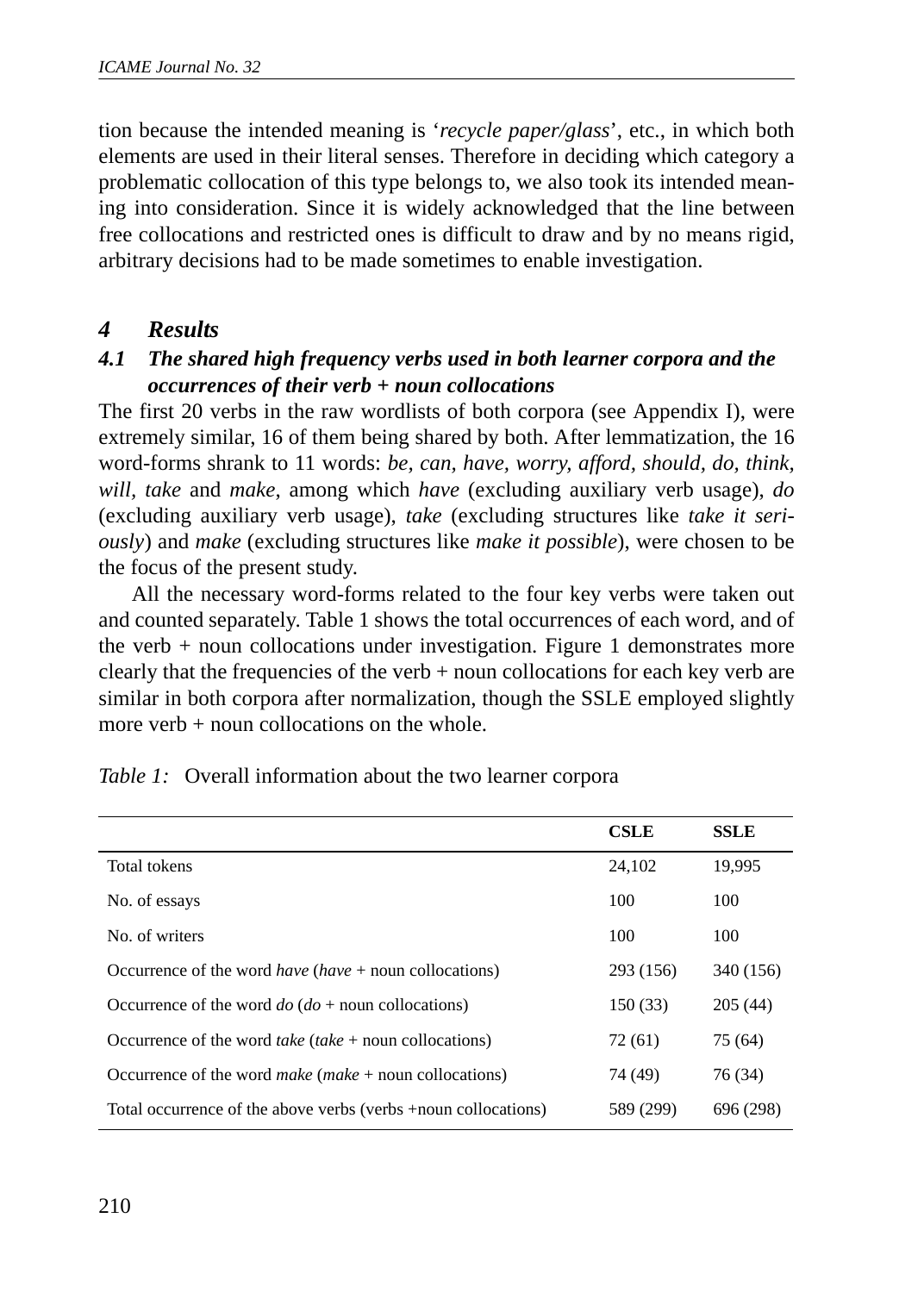

*Figure 1: Normalized frequencies (per 10,000 words) of distribution of the verbs + noun collocations investigated in the present study*

Altogether, 597 verb + noun collocations were extracted from the learner corpora, of which 222 were classified as free collocations, 374 as restricted collocations and 1 as part of an idiom (*one can't make an omelette without breaking eggs*). Since there was only one occurrence of something that might be an idiom in the corpora, no further investigation about the use of idioms was carried out in the study.

## *4.2 Lexical variety of the noun collocates for each verb*

Lexical variation or the richness of the noun collocates for each verb was measured by the type-token ratio  $(t/t)$ , the ratio of the number of different nouns to the total number of collocations for each verb. A high t/t ratio in principle means that there is little repetition of lexical words, hence the wider lexical variation. Table 2 presents a general picture of the lexical variety of the noun collocates for each verb in the learner corpora. In general, the t/t ratio is slightly higher for the SSLE than for the CSLE. In terms of restricted collocations, however, both corpora demonstrated a very similar t/t ratio of the noun collocates for each verb, and the same ratio (37 per cent) in aggregate. When it comes to free collocations, the differences are relatively bigger than those of the restricted collocations. The SSLE corpus displayed greater variety in this relation, which in turn led to its slightly greater variety on the whole.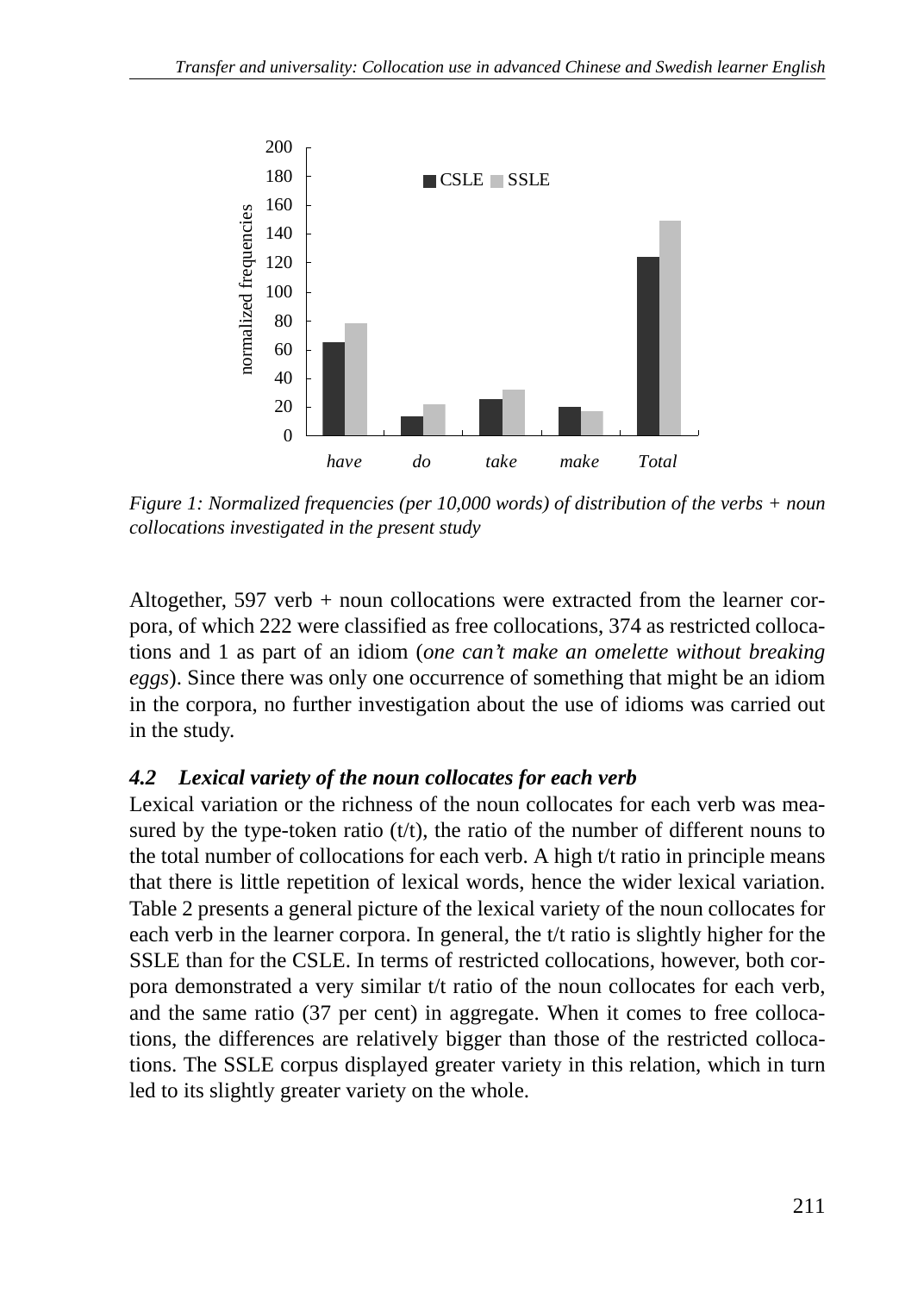|                    |            | <b>CSLE</b> |                |         | <b>SSLE</b>    |                |         |
|--------------------|------------|-------------|----------------|---------|----------------|----------------|---------|
|                    |            | Token       | Type           | t/t (%) | Token          | Type           | t/t (%) |
| $have + noun$      | Free       | 81          | 28             | 35      | 79             | 33             | 42      |
|                    | Restricted | 75          | 32             | 43      | 77             | 30             | 39      |
|                    | All        | 156         | 60             | 39      | 156            | 63             | 40      |
| $do + \text{noun}$ | Free       | 12          | 2              | 17      | 21             | 6              | 29      |
|                    | Restricted | 21          | 9              | 43      | 23             | 13             | 57      |
|                    | All        | 33          | 11             | 33      | 44             | 19             | 43      |
| $take + noun$      | Free       | 10          | 8              | 80      | 8              | 4              | 50      |
|                    | Restricted | 51          | 13             | 25      | 56             | 13             | 23      |
|                    | All        | 61          | 21             | 34      | 64             | 17             | 27      |
| $make + noun$      | Free       | 9           | $\overline{c}$ | 22      | $\overline{c}$ | $\overline{c}$ | 100     |
|                    | Restricted | 40          | 16             | 40      | 31             | 13             | 42      |
|                    | All        | 49          | 18             | 37      | 33             | 16             | 48      |
| verbs + noun       | Free       | 112         | 40             | 36      | 110            | 45             | 41      |
|                    | Restricted | 187         | 70             | 37      | 187            | 69             | 37      |
|                    | All        | 299         | 110            | 37      | 297            | 114            | 38      |

*Table 2:* Overall distribution of *have/do/take/make* + noun collocations in the learner corpora

#### *4.3 Shared and exclusive noun collocates for each verb*

Lists of the noun collocates for the four key verbs occurring in both corpora are given in Appendix II. Some of the noun collocates were shared, in that they occurred in both corpora, and some were used exclusively by either the Chinesespeaking learners or the Swedish-speaking learners. The distribution of shared and exclusive noun collocates occurring in the corpora is presented in Table 3, which, again, demonstrates the striking similarity between the two corpora. Specifically, more than half of the noun collocates, whether in the free collocations or the restricted collocations for all the four verbs, occurred repeatedly in both learner corpora. On the other hand, the exclusive noun collocates used by one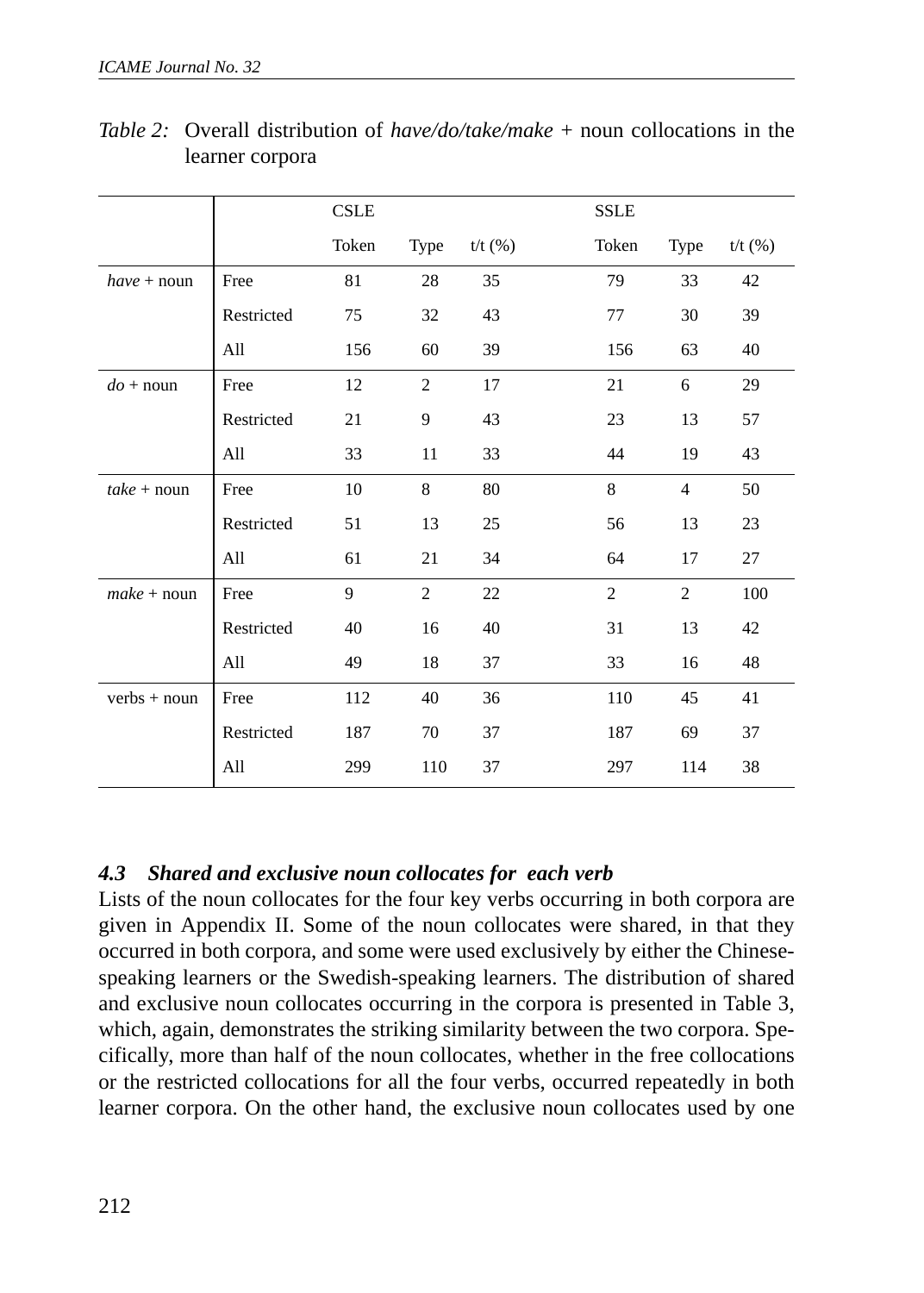group of learners or the other appeared to have a far greater variety with much fewer repetitions, especially in the free collocations. Cross-reference to Table 2 confirms that the learners of both groups tended to choose, in particular, the same set of restricted collocations. Since the verbs in focus are high-frequency words, the repetitious occurrences of the same noun collocates gave the impression that the two groups of learners shared a good stock of vocabulary in their written production in general.

|           |       |                          | Free collocations |                          |                               | Restricted collocations |                          |  |
|-----------|-------|--------------------------|-------------------|--------------------------|-------------------------------|-------------------------|--------------------------|--|
|           |       | Exclusive<br><b>CSLE</b> | Shared            | Exclusive<br><b>SSLE</b> | Exclu-<br>sive<br><b>CSLE</b> | Shared                  | Exclusive<br><b>SSLE</b> |  |
| have      | Type  | 20                       | 8                 | 25                       | 21                            | 11                      | 19                       |  |
|           | Token | 32                       | $49/38*$          | 41                       | 25                            | 50/46                   | 31                       |  |
| $d\sigma$ | Type  | 1                        | 1                 | $\overline{4}$           | $\overline{4}$                | 5                       | 9                        |  |
|           | Token | 1                        | 11/17             | $\overline{4}$           | 10                            | 11/8                    | 15                       |  |
| take      | Type  | 7                        | 1                 | 3                        | 7                             | 6                       | 7                        |  |
|           | Token | 9                        | 1/5               | 3                        | 12                            | 39/46                   | 10                       |  |
| make      | Type  | $\overline{2}$           | $\mathbf{0}$      | 2                        | 12                            | $\overline{4}$          | 9                        |  |
|           | Token | 9                        | $\mathbf{0}$      | 2                        | 21                            | 19/19                   | 12                       |  |
| Total     | Type  | 30                       | 10                | 34                       | 44                            | 26                      | 44                       |  |
|           | Token | 51                       | 61/60             | 50                       | 68                            | 119/119                 | 68                       |  |

*Table 3:* Occurrences of shared and exclusive noun collocates

*\*The first figure is the number of tokens in CSLE, and the second the number in SSLE.*

## *4.4 Shared and exclusive errors*

Table 4 shows the overall distribution of the wrong or problematic collocations in terms of tokens. It can be seen that in general errors of all kinds covered more than 20 per cent of each category and the figures were similar for both corpora, though on the whole there were slightly more errors made by the Chinese learners than the Swedish ones.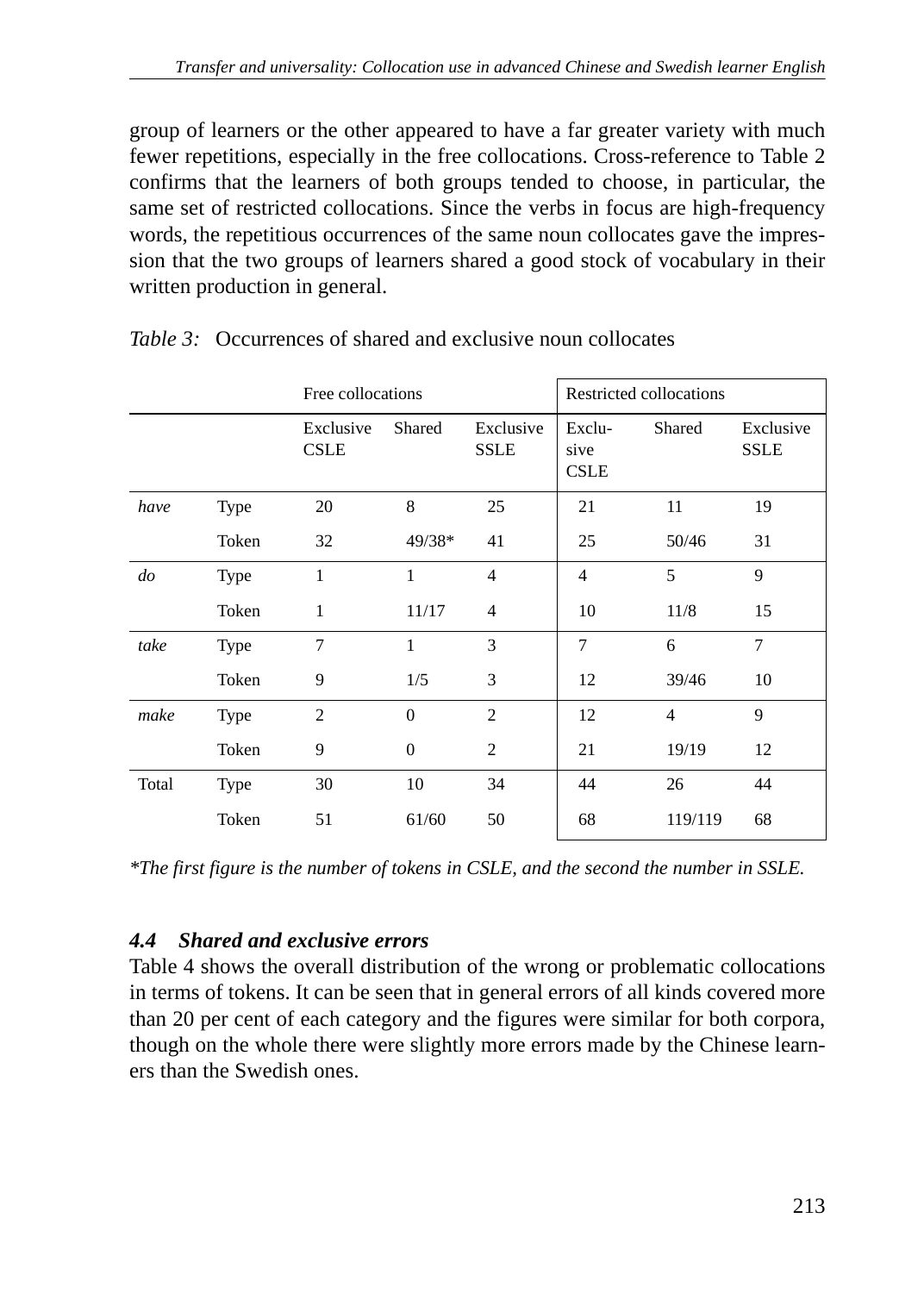|                |            | <b>CSLE</b>  | <b>SSLE</b>  |
|----------------|------------|--------------|--------------|
|                | Free       | 14           | 17           |
| $have + noun$  | Restricted | 22           | 16           |
|                | All        | 36           | 33           |
|                | Free       | $\mathbf{1}$ | 3            |
| $do + noun$    | Restricted | 9            | 9            |
|                | All        | 10           | 12           |
|                | Free       | 5            | 3            |
| $take + noun$  | Restricted | 15           | 19           |
|                | All        | 20           | 22           |
|                | Free       | 9            | $\mathbf{1}$ |
| $make + noun$  | Restricted | 6            | 6            |
|                | All        | 15           | 7            |
|                | Free       | 29           | 24           |
| $verbs + noun$ | Restricted | 52           | 50           |
|                | All        | 81           | 74           |

*Table 4:* Overall distribution of wrong or problematic collocations

Repetition of exactly the same error was rather rare. For instance, the collocations *have its responsibility to* (*have the responsibility to*), *make difference* (*make a difference*) occurred only once in the corpora. But the type of problem which they illustrate – problematic determiners with appropriate nouns – was quite frequent. Therefore we classified the errors into fairly abstract types and focused on these rather than the individual items which were problematic. All these collocations listed above were grouped into one type and the total occurrence of this type was counted accordingly. There were three collocations which involved more than one problematic type. For example, in the collocation *have no mood in* (*be/feel in the mood for*), there are two problematic constituent parts, namely the verb *have* and the preposition *in*. In this case, the two error types were both considered. Thus the total occurrence of errors of different types in Table 5 is slightly higher than that of the problematic collocations as shown in Table 4.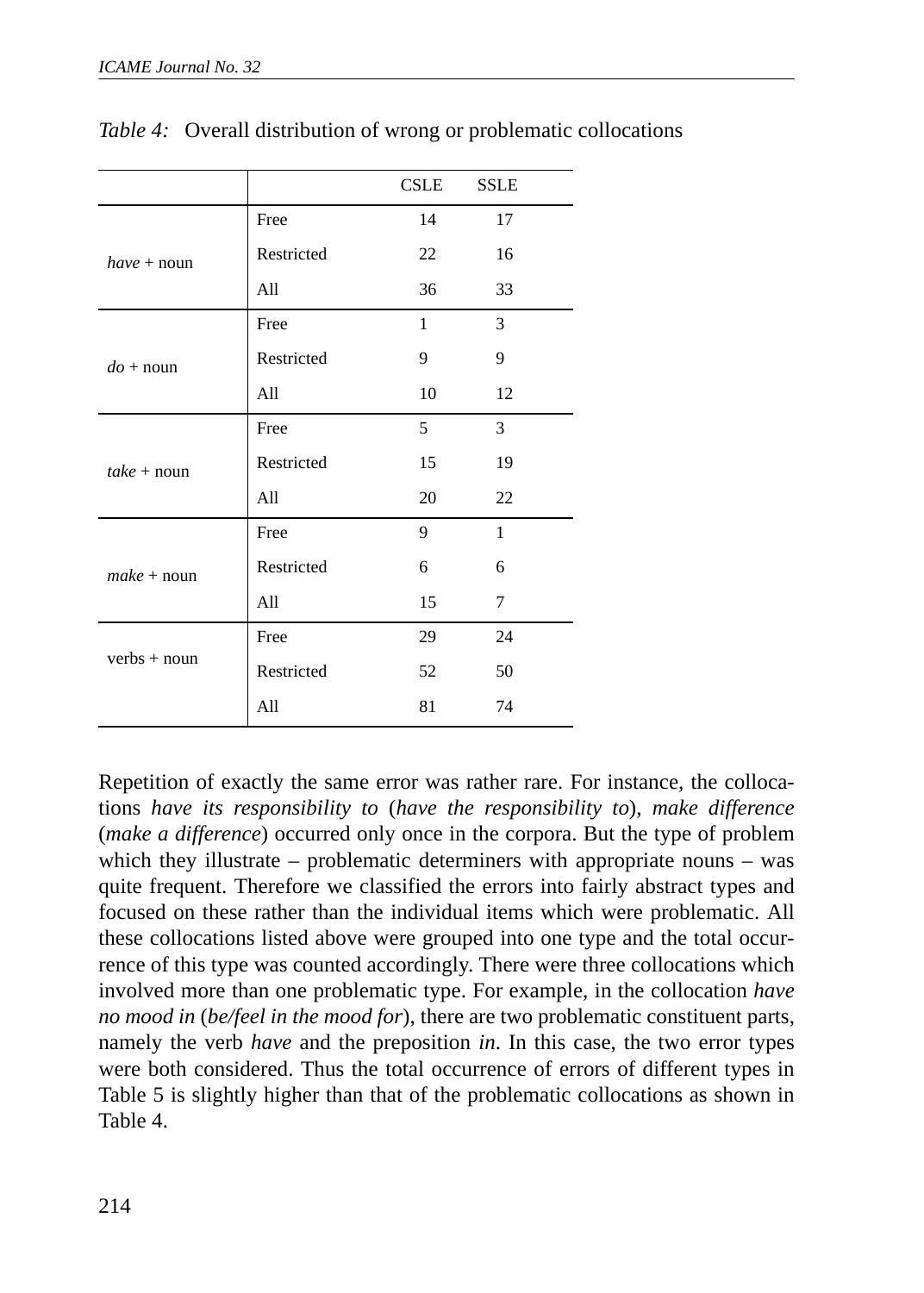| Type of error                                                | Example                                                                                                                                       | <b>CSLE</b>    |                |                | <b>SSLE</b>    |                | Total    |  |
|--------------------------------------------------------------|-----------------------------------------------------------------------------------------------------------------------------------------------|----------------|----------------|----------------|----------------|----------------|----------|--|
|                                                              |                                                                                                                                               | FC             | RC             | FC             | RC             | FC             | RC       |  |
| Lexical error: verb<br>choice                                | *take the problem (solve the<br>problem)<br>*do a great effort (make a<br>great effort)                                                       | 15             | 13             | 18             | 14             | 33             | 27       |  |
| Lexical error: noun<br>choice                                | *have their lines (have their<br>strategies)<br>*make benefit (make a profit)                                                                 | $\overline{0}$ | $\overline{0}$ | 4              | $\overline{0}$ | 4              | $\Omega$ |  |
| Lexical error:<br>adjective                                  | *do some protecting work                                                                                                                      | 2              | 10             | $\mathbf{0}$   | 3              | $\overline{c}$ | 13       |  |
| Grammatical error:<br>noun plurality                         | *have more equipments (have<br>more equipment)<br>*have troubles with (have<br>trouble with)                                                  | 5              | 9              | $\mathbf{1}$   | 5              | 6              | 14       |  |
| Grammatical error:<br>determiner                             | *have limited supply of (have<br>a limited supply of)<br>*have its responsibility (have<br>the responsibility<br>*have the duty (have a duty) | 3              | 9              | $\overline{0}$ | 9              | 3              | 18       |  |
| Grammatical error:<br>preposition                            | *take heed to (take heed of)<br>*have difficulties to do (have<br>difficulties in doing)<br>*do harm of (do harm to)                          | $\Omega$       | 6              | $\mathbf{0}$   | 9              | $\overline{0}$ | 15       |  |
| Grammatical error:<br>syntactic structure                    | *do favor to (do sb. a favor)                                                                                                                 | $\mathbf{0}$   | 1              | $\Omega$       | $\Omega$       | $\Omega$       | 1        |  |
| Grammatical error:<br>adverb form                            | *have a full functional sanita-<br>tion (have a fully functional<br>sanitation)                                                               | $\Omega$       | $\Omega$       | 1              | 1              | $\mathbf{1}$   | 1        |  |
| Semantic error:<br>correct collocation<br>doesn't make sense | *have the ability to worry<br>about it<br>*take care of the problems                                                                          | 4              | 5              | $\Omega$       | 10             | 4              | 15       |  |

## *Table 5:* Types of errors in the verb + noun collocations

Table 5 displays all the error types occurring in the two corpora. Table 6 summarizes to demonstrate that most of the errors concerning the free collocations in both corpora were caused by mismatch between lexical items. Since our method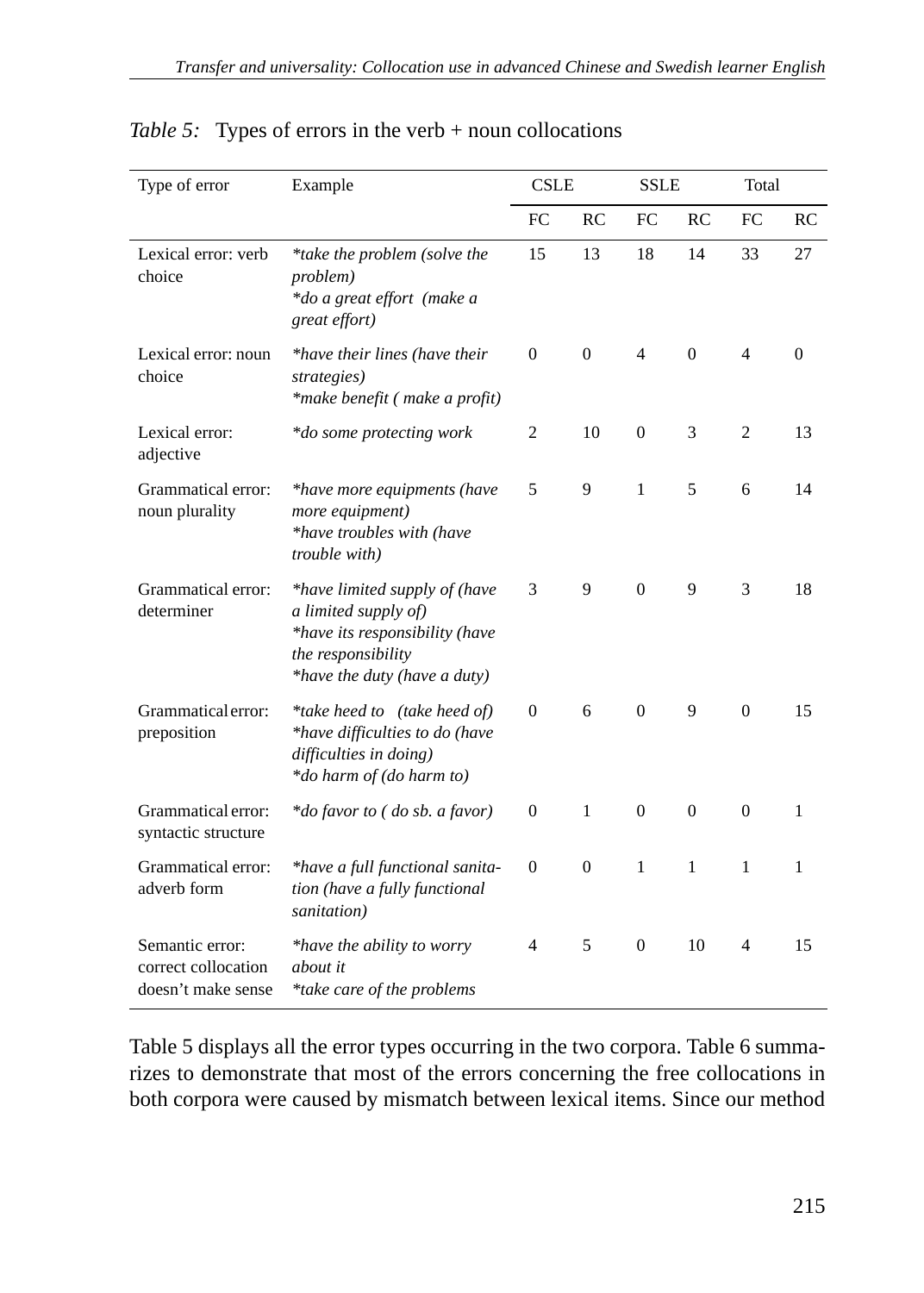involved selecting verbs, we picked up 'wrong verbs' when the verb actually used was one of the four focused on. Therefore the errors of this type are mostly wrong choices of verb. For the restricted collocations the observed errors were mainly about the other types such as unacceptable determiners, which concern restrictions on the variability of collocations. A chi-square test reveals that the difference is highly significant. To put it in another way, the learners actually have problems with semantic categories in the use of free collocations since they typically have few restrictions on, e.g. determiners, where lie chiefly the learners' difficulties with the restricted collocations. It is worth noting that both corpora contributed quite evenly to the distribution of the above two seemingly most problematic areas. That is to say, these major difficulties do not appear to be L1 related.

|                         | Problematic lexical choices |      |             | Other types of errors |             |      |             |      |
|-------------------------|-----------------------------|------|-------------|-----------------------|-------------|------|-------------|------|
|                         | <b>CSLE</b>                 |      | <b>SSLE</b> |                       | <b>CSLE</b> |      | <b>SSLE</b> |      |
|                         | n.                          | $\%$ | n.          | $\%$                  | n.          | %    | n.          | $\%$ |
| Free collocations       | 17                          | (32) | 22          | (41)                  | 12          | (23) | 2           | (4)  |
| Restricted collocations | 23                          | (22) | 14          | (13)                  | 30          | (29) | 37          | (36) |

*Table 6:* Comparison of different types of errors

*Numbers in parentheses are percentages out of the total number of the problematic error types in each category;*  $\chi^2 = 28.21$ ,  $df = I$ ,  $p < 0.001$ .

## *5 Discussion*

The essays written by the Chinese-speaking learners and the Swedish-speaking learners were different in aspects like style, grammatical mistakes, and register. For example, in terms of style, the essays written by the Swedish-speaking learners usually began directly with a topic statement, but the essays written by the Chinese-speaking learners were marked by what is called by Kaplan (1966: 10) an approach of "indirection". That is to say, instead of addressing the subject directly, the Chinese students very commonly started by alluding to something else before coming to the real subject. The following excerpt from one Chinese student's writing may serve as a typical example:

> *In a poor family, without enough money to support his wife and children, a man would never think of decorating his house or buying*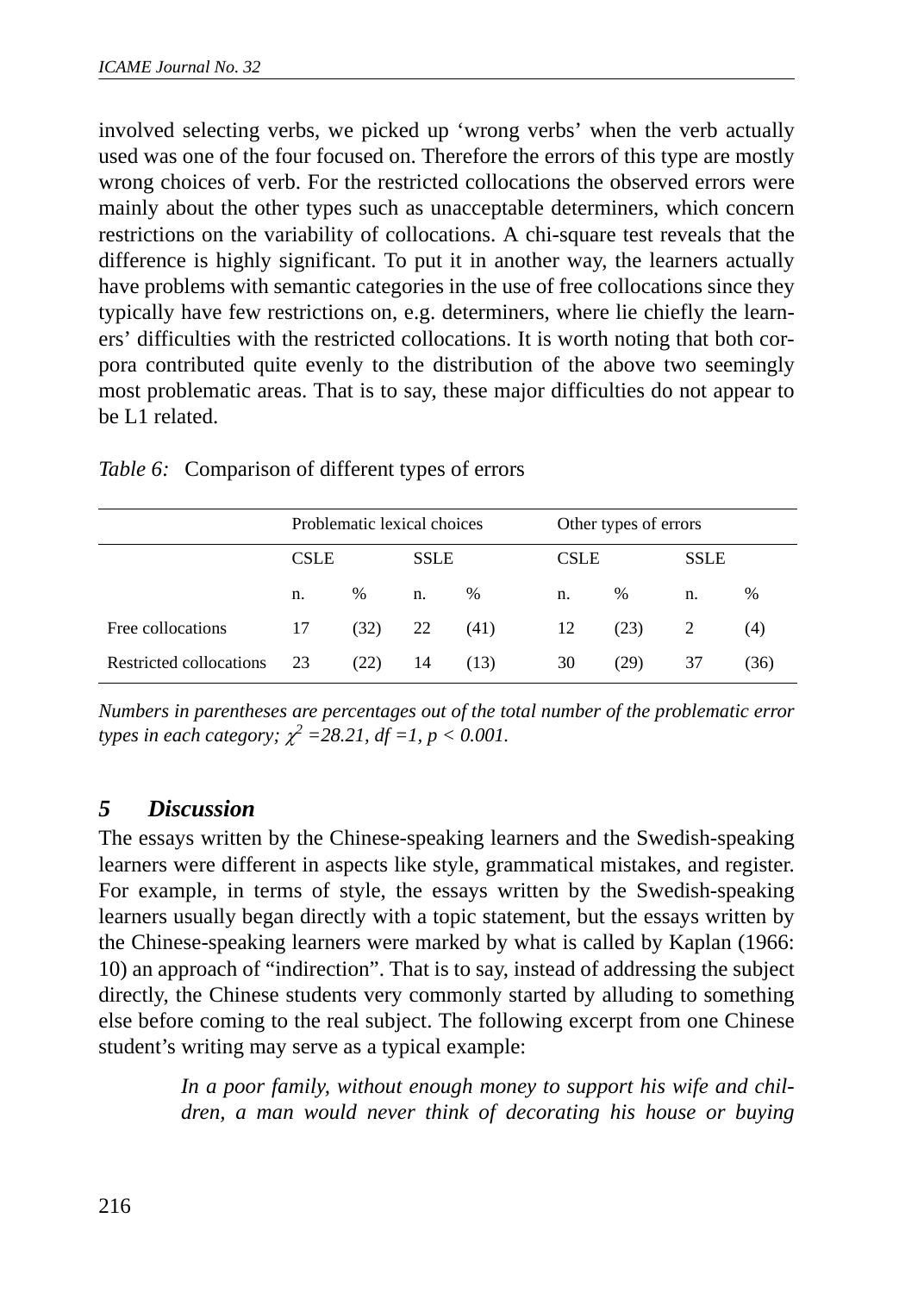*expensive plants to keep the air in the house fresh. If he would, his family are bound to suffer from hunger. Like a poor family, a poor country faces the same dilemma.*

This kind of writing demonstrates strong influence from the learners' Chinese thought patterns, or "the Oriental spiral", as Kaplan (1966: 10) described, which differ markedly from the linear English thought patterns. Unlike the Chinese students, almost all the Swedish students, whose L1 and culture are closely related to English, started their essays by a direct statement of their opinion towards the topic, as the following excerpt shows:

> *The claim that only rich countries can afford to worry about the environment is in fact both wrong and right to some extent.*

The difference in style of the essays written by the two groups of learners suggests the influence from the learners' L1 backgrounds, or at least such influence seems to be more obvious when the L1 and the TL are more typologically distant.

When it comes to vocabulary, according to many linguists and researchers (e.g. Blum and Levenston 1978; Ringbom 1983; Farghal and Obiedat 1995; Jiang 2004), language learners put to use as a working hypothesis that there is a word-for-word translation-equivalence between L1 and L2. Thus it was assumed that, given the subjects' quite different L1 backgrounds and different English learning experience in the present study, they might also demonstrate fairly different collocational proficiency, especially in terms of lexical choice. The present study, based on parallel learner corpora, from which was extracted a large sample of comparable collocations, allowed an empirical understanding of EFL learners' collocation use. The result of the comparison does not support the assumption. To begin with, the total occurrences of the verb + noun collocations investigated were similar in both corpora. Secondly, the lexical variety of the noun collocates for each verb was also strikingly similar in both corpora. Thirdly, both groups of students tended to make repeated use of the same set of noun collocates for each of the four verbs, especially in restricted collocations. All these seem to suggest similarity in the collocation development of learners with different L1 backgrounds. Restricted collocations, according to Nesselhauf (2003), are less often congruent than free combinations between two languages, since semantically possible combinations in learners' L1 are not always collocationally possible in the TL. Thus if collocation development were L1 dependent, one would expect more difficulty with restricted collocations. However, the fact that the similarity extends over to restricted collocations in the present study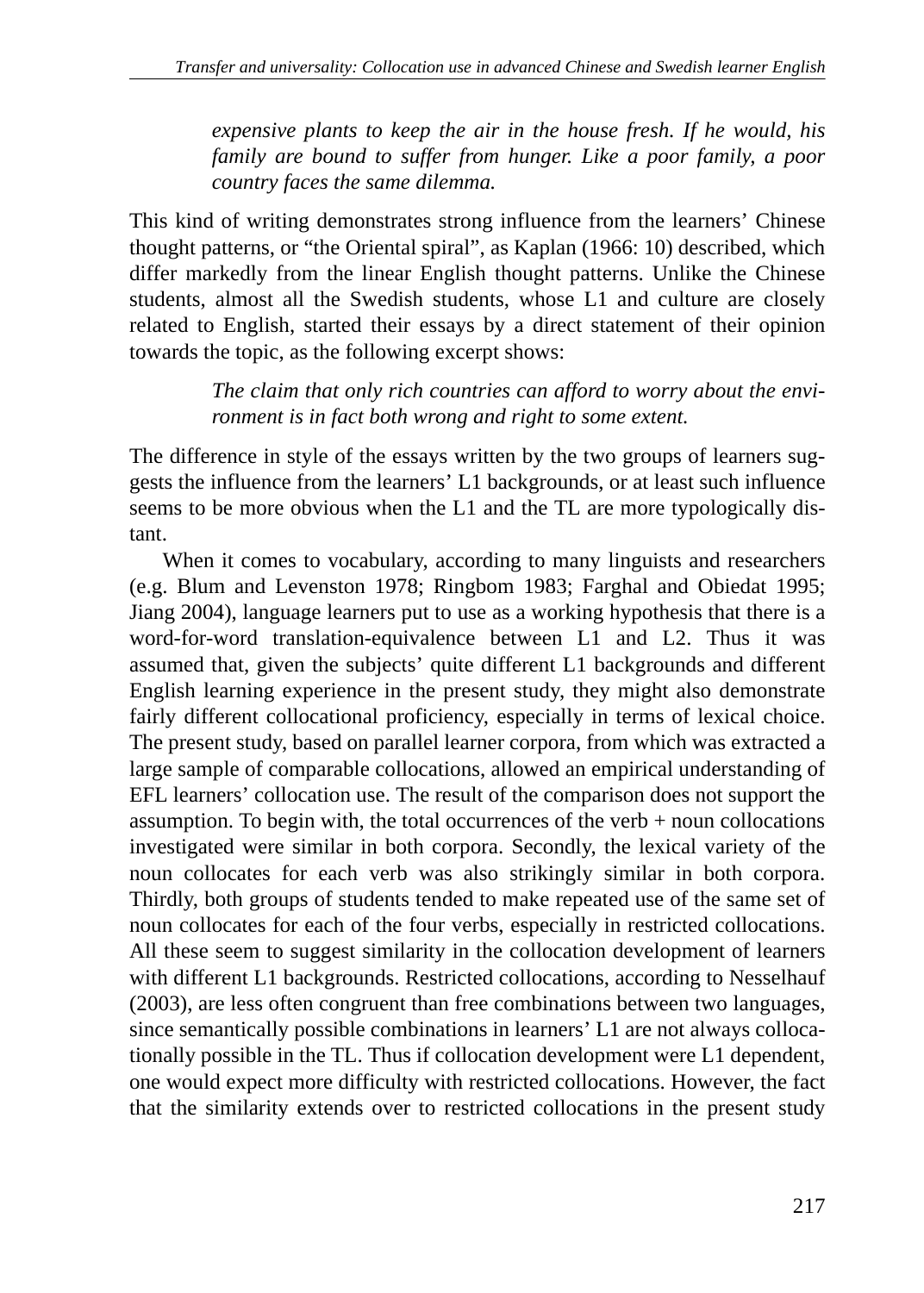supports the view that the process of acquisition of collocations is probably not very L1 dependent.

For some of the shared restricted collocations in which the verb and noun components were correctly combined such as *do damage*, *make a difference*, word-for-word equivalents cannot be found in either Chinese or Swedish. So the subjects' correct lexical choice in these cases is probably not due to lucky use of a word-for-word translation strategy. Errors are also similar in terms of lexical choice. Both groups confuse, in particular, *do* and *make*, although Swedish has a single verb *göra* which can be used delexically; for example, *göra förändringar* and *göra sitt bästa* in Swedish correspond to *make changes* and *do one's best* respectively in English. Some previous studies (e.g. Biskup 1992; Bahns 1993; Granger 1998b) have come to the conclusion that L1 transfer is quite likely in collocation use especially when learners' L1 and the TL are closely related. Thus it is not surprising to find in SSLE the problematic collocations like *do changes* and *make the cleaning* due to the effect of the negative L1 transfer. However, similar errors were also found in CSLE such as *do a great effort* (*make a great effort)* and *make damage* (*do damage*). The equivalents of *do* (*zuo*) and *make* (*zhizhao*) in Chinese are not used as delexicalized verbs as they often are in English. That is to say, it doesn't make any sense to combine either *do* (*zuo*) or *make* (*zhizhao*) with *effort (Jinli)* or *damage* (*pohuai*) in Chinese. Therefore in these cases it might be questionable to simply attribute such errors to L1 transfer.

The use of *make* in native and non-native student writing has been the focus for quite a few studies. Among them Altenberg and Granger (2001) compared Swedish- and French-speaking learners and Liu and Shaw (2001) involved Chinese-speaking learners. The results seem to suggest that some problems, e.g. overuse of a high-frequency verb, misuse and underuse of collocations, are universal for advanced EFL learners. The present study supports this view of universality in relation to the learners' lexical choices, both correct and erroneous, in a part of the restricted collocations.

Apart from a few frequently used free collocations across the corpora such as *do thing(s)*, *have money, have time*, a large proportion of the free collocations were used exclusively by one group of learners or the other. This is a consequence of their freedom of course. The study of errors in this relation turned out not to conform to the suggestion of Howarth (1998) that learners do well at the two end-points of prefabs, i.e. free collocations and idioms. The major problem concerning the use of free collocations is wrong lexical choice as in *make factories*, *do recycling* (SSLE) and *do the pollution* (CSLE).

On the one hand, the learners seem to be unaware of the semantic incompatibility between *make* and *factories*, probably due to the influence of their L1. On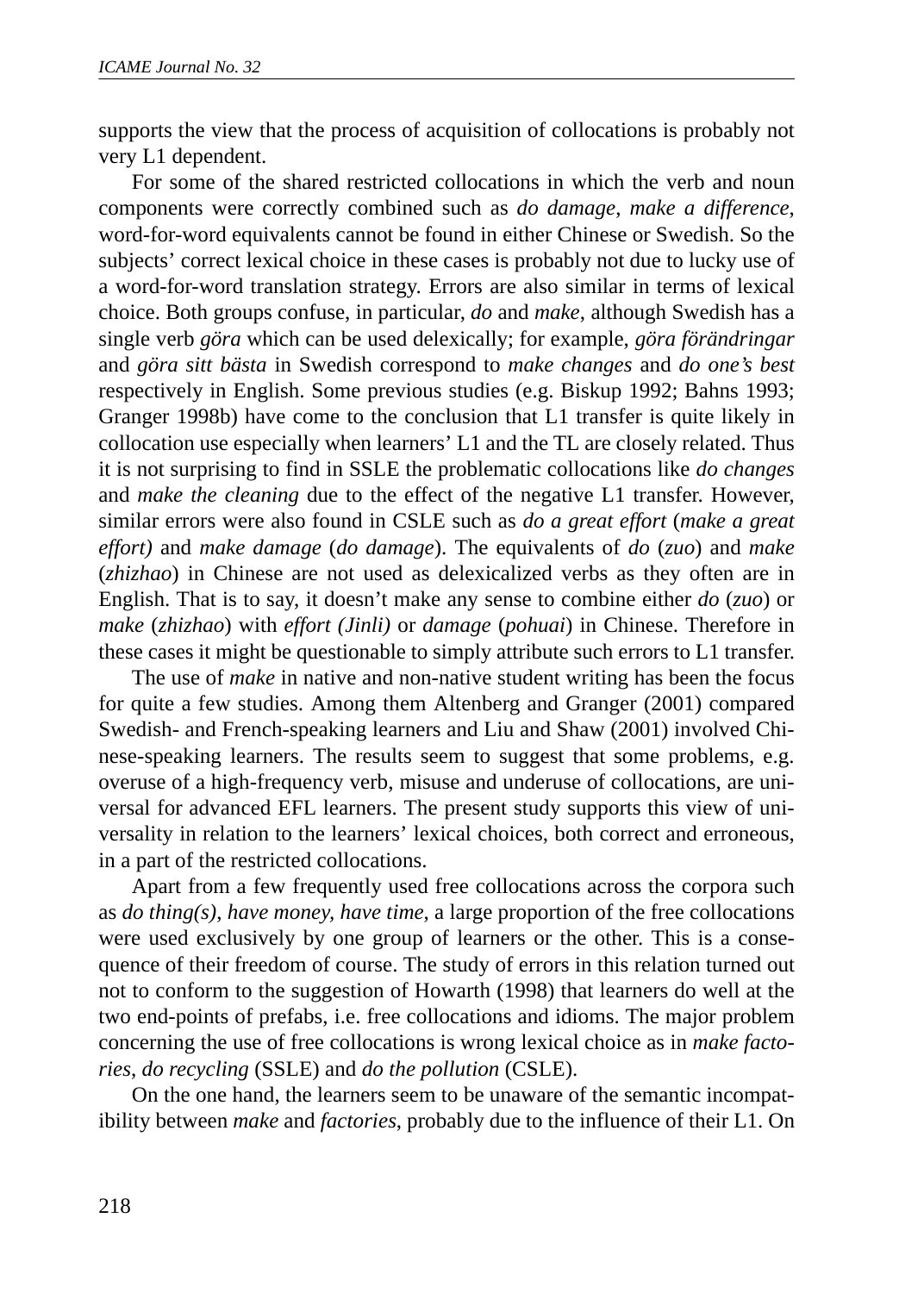the other hand, there is a tendency towards blending. But different from Howarth's (1998) observation that it is quite likely for learners to blend two restricted collocations, the learners in the study tended to blend free collocations such as *recycle paper/glass*, *pollute the air/water/environment* with restricted collocations such as *do the cooking/washing/shopping* and *do the laundry*. This probably accounts for the combinations such as *do recycling* and *do the pollution* occurring in the learner corpora. In a study of the lexical usage of advanced adult L2 learners of Hebrew, Levenston and Blum (1977) observed that the L2 learners tend to use more words of general than of specific meaning and to generalize inappropriately. The Chinese learners and the Swedish learners in the present study seem to have the same problem, especially given that the four delexical verbs are of the focus. Thus the problem is probably intralingual rather than interlingual.

On the whole, the Chinese learners made relatively fewer mistakes of the type of wrong choice of verb, whether in the free or the restricted collocations. Combined with the result that there was a slightly smaller variety of noun collocates in CSLE, it might be reasonable to suppose that the Chinese learners were more conservative and cautious in the choice of a noun collocate for a particular verb, whereas the Swedish learners tended to be more creative, hence generating greater variety and more mistakes likewise in this respect. Interestingly, Biskup (1992), comparing the use of collocations by Polish and German learners of English, also found that the Germans, whose L1 is closely related to English, were more inclined to take risks, whereas the Poles were more conservative, hence giving more correct answers than the Germans did. Thus there is an indirect influence of the learners' background on their IL, as far as collocations are concerned. In the case of two closely related languages, such as Swedish and English, it is possible that learners tend to over-extend the similarity between the two languages, hence being more creative in word-combination. But in the case of languages that are perceived as distant, such as Chinese and English, learners might be more cautious in the choice of a word to go with the other, which results in lack of variety, yet fewer errors in this respect. In other words, the assumptions that the learners have about the distance between their L1 and the TL might lead to different strategies concerning collocational production in the TL (Kellerman 1977). This implies that the view that the distance between the languages concerned is an important determining factor in language transfer also applies to collocation.

The correct choice of the lexical components does not necessarily mean that the learners had no problem in using the collocations correctly. Especially in the case of the restricted collocations, as shown in Table 6, other types of errors than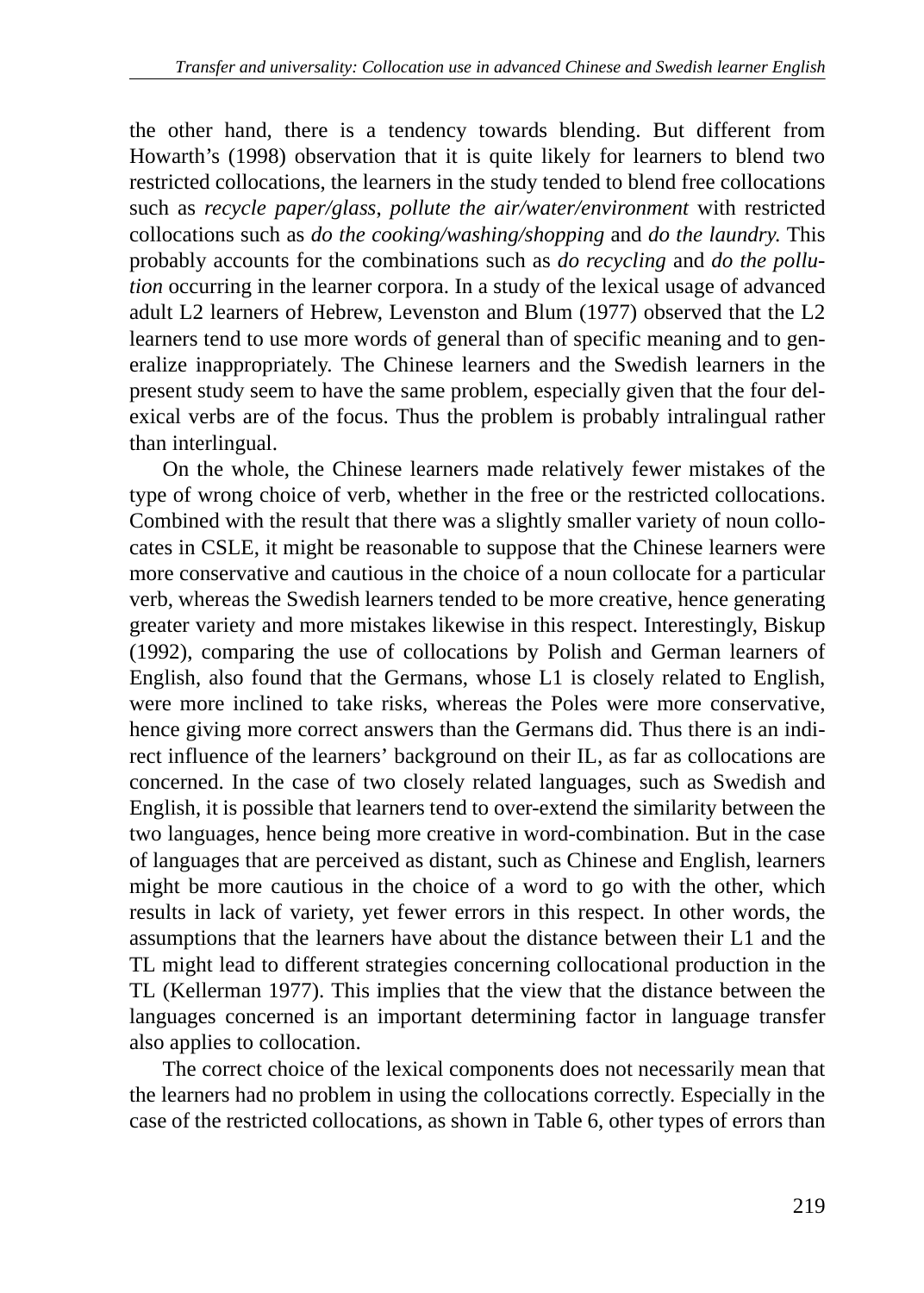lexical choice cover up to two thirds of all the errors occurring in the corpora. This result confirms Nesselhauf (2003) that, to produce an acceptable verb  $+$ noun collocation, EFL learners have to know the whole combination as well as to know which lexical items collocate. The major problems, as shown in Table 5, involved correct use of determiner and number of the noun collocates. The Chinese learners made more errors of both types presumably because these categories and forms are quite different in Chinese. For instance, the Chinese students used the collocations such as *have its right to*, *have its/his/responsibility*, seemingly unaware that the determiners might be sensitive to variability in these restricted collocations. In addition, there were also cases in which the Chinese learners used plural form for some constituent parts like *part* and *damage* in the above *do* + noun collocations. Interestingly enough, they used *do its part*, but also *do our parts,* without knowing that *part* in this collocation should be an uncountable noun. Similarly, there was *do damage* in the CSLE, but also *do great damages* perhaps to express different kinds of damage done by people to the environment.

It is worth noting that, unfortunately, in the case of *do damages*, the problem casts some doubt on the notion of collocation errors. In other words, it is rather difficult to decide whether such errors are collocational or simply grammatical. It seems that the error in *do damages* is caused by simple ignorance of the grammar of *damage*; namely, we can never say *damages* with this meaning. Therefore, the problem concerning number might not really be a reflection of the learners' unawareness of the syntactic restrictions of certain collocations, but rather of general grammatical/lexical problems. There were some other examples such as *do a lot of researches* (*do a lot of research*), *have benefit* (*have benefits*), etc., and some cases concerning wrong use or absence of determiner such as *have good environment* (*have a good environment)*, all of which strongly suggest that the errors were made because the learners were confused about the distinction of countable nouns versus uncountable ones rather than the specific restrictions about the use of certain collocations. The same problem seems to exist in some previous studies. Nesselhauf (2005), for example, included errors as in *give children a sound knowledge* and *put an enormous pressure on* in the category of 'article superfluous' in collocation use without specifying the complexities of defining an error.

As for the probable reason for the misuse in the above cases, it could have something to do with the tendency for EFL learners to generalize from their previous knowledge of rules or from misconceptions of certain syntactic and semantic rules in the TL (Olsen 1999). Since there are no inflectional changes for a word in Chinese, the Chinese students in general might have more difficul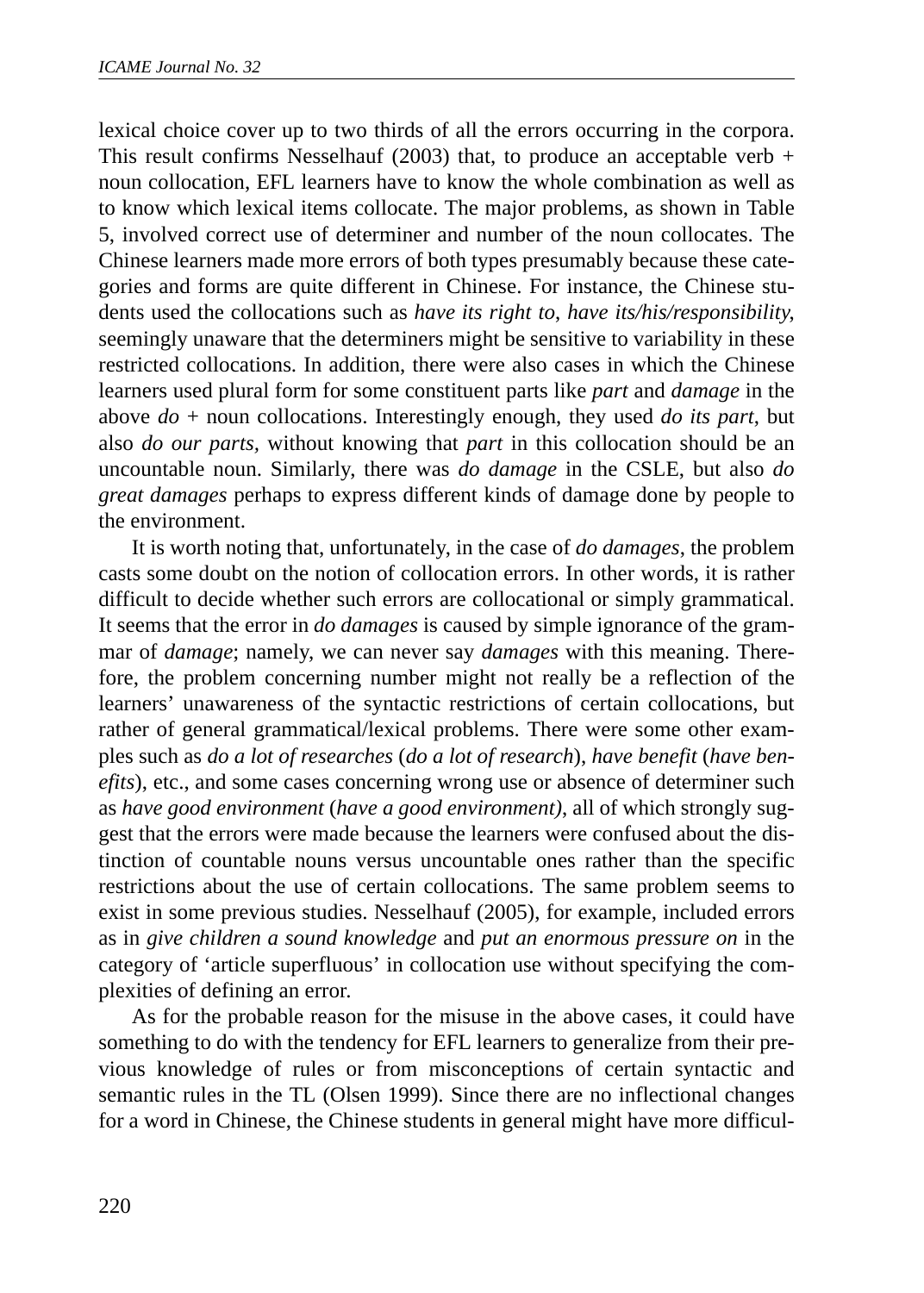ties in acquiring the inflectional rules of English, compared with the Swedish learners whose L1 has much in common with English, in terms of both grammar and lexicon. However, errors of this type were not confined only to the Chinese learners throughout the study. In SSLE, such mistakes as *have troubles with, have the duties, have a bigger knowledge, make difference* also occurred quite frequently. Therefore it might be true that these problems have more to do with the learners' lack of awareness of the restriction concerning the variability of the collocations, or the general syntactic rules, rather than the effect of L1 transfer. However, it is also likely that the Swedish learners, with their L1 typologically much closer to the TL, found it easier to avoid such problems. Therefore the influence of the learners' L1 in the TL collocational use is intricate in that the L1 might facilitate the learners' TL learning in some way.

To sum up, the present study confirms the claims of some researchers (e.g. Lennon 1996, Farghal and Obiedat 1995; Jiang 2004 and others) that advanced learners still have a great problem with the use of common words and collocations, yet not only restricted collocations but also free ones. Meanwhile it casts doubt on the emphasis on L1 transfer in the learners' collocational problems as maintained by some researchers (e.g. Bahns and Eldaw 1993; Nesselhauf 2003, etc.). One might usually assume that collocational problems are a type of vocabulary difficulty and hence largely L1 based, in the sense that it is easier to learn new words if their forms are related, like English and other Germanic or Romance languages, or probably if the semantic structure is similar, like English and other European languages. However, the collocation side of language learning for the learners of advanced level, as suggested in the present study, seems to be more closely related to syntax learning, which is often affected by L2-based or 'universal' features whereas the influence from the learners' L1 is found to be in a subtle fashion. As Altenberg and Granger (2001: 184) suggest, the learners' performance should be explained as the result of several factors – "interlingual, intralingual, and inadequate teaching". Therefore L1 transfer is only one of the factors. Moreover, the influence of the learners' L1 is more profound than simply gap-filling in the learners' knowledge of the TL with items from the L1. Specifically, it might facilitate the learners' acquisition of a S/FL and influence their learning and performing strategies in some way. Other factors, which are more TL related and might be universal to the development of learner's IL, such as the learner's unawareness of the restrictions concerning the syntactic variability of restricted collocations and the context in which they can be used, their misconceptions about certain syntactic and semantic rules in general, the overextension of certain high-frequency verbs and collocational structures, etc., should also be given adequate attention and investigation.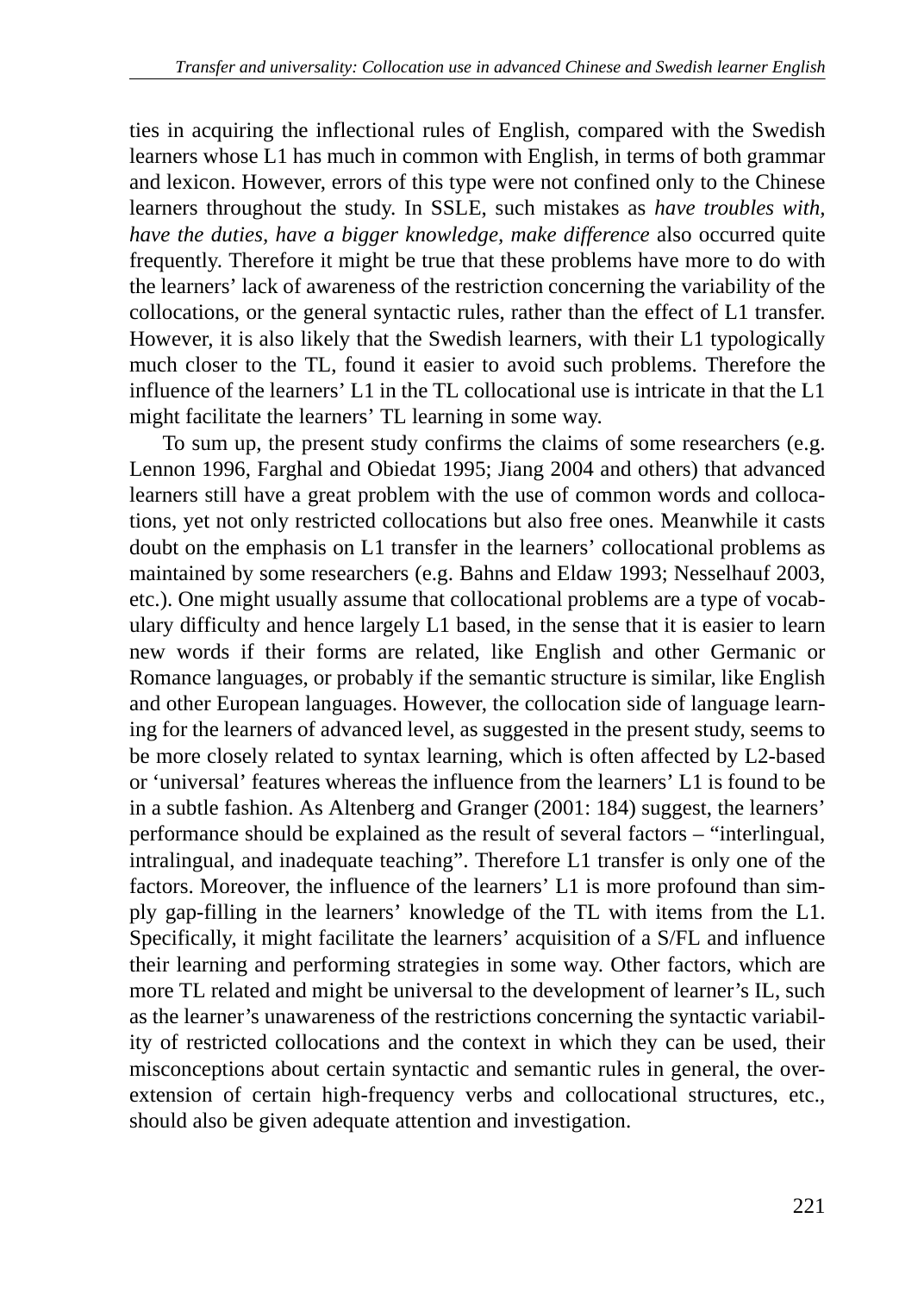The results have pedagogical implications concerning the instruction of high-frequency verbs, which tend to be neglected after they are encountered in an early stage, but are still repeatedly used erroneously by advanced learners. The similarity of the ranges of noun collocates in the restricted collocations in the two learner corpora shows that the learners were rather conservative in the use of restricted collocations, which suggests that the acquisition of restricted collocations might not have been totally neglected in the English instruction for both groups of learners. But considering the errors made by the learners in this area, it is also very likely that frequent collocations have been encountered incidentally from mere exposure, which is necessary (Pawley and Syder 1983), but not enough (Marton 1977), for the acquisition of collocations. On the other hand, the range of lexical choice in the free collocations was quite wide and many of the choices were wrong because of the learners' insufficient knowledge about these high frequency verbs and their delexical structures. This, again, reflects the learners' unawareness of collocational restrictions. Therefore there is an urgent need to help them through systematic instruction to appreciate this problem and raise their awareness of the complexity of collocation in relation to syntactic flexibility, appropriate contexts and so on.

The present study is only an exploratory attempt to investigate the learners' collocational problems. First of all, there are definitional problems. There is no universally accepted formal definition and classification of collocation, which might lead to problems for the methodology utilized in the study. However, the unsettled theoretical description also means that such experimental attempts are worthwhile and necessary. As we have shown, the notion of collocational error is not well defined either and results might depend on what we regard as a collocational error and what as a straightforward grammatical error or wrong lexical choice. Secondly, there are elements of subjectivity and arbitrariness in our classifications. Despite strenuous work and long hours spent deciding the acceptability of the collocations, some decisions are open to discussion. Similarly, the interference of the learners' L1 on their use of collocations in the present study was judged relying solely on the authors' intuition. In an ideal world in order to decide whether the occurrence of a specific collocation is due to the interference of the learners' L1, we would work from corpora of the two sets of learners' L1 and a TL corpus consisting of native English speakers' essays written about the same topic so that deviations of the learners' ILs from the target norm could be uncovered. Through a detailed cross comparison of the learners' IL, their different L1 and the TL by the use of contrastive corpus analysis, a better understanding of the interference of L1 transfer and the influence of the other factors as mentioned in the present study on the development of learners' IL might be achieved.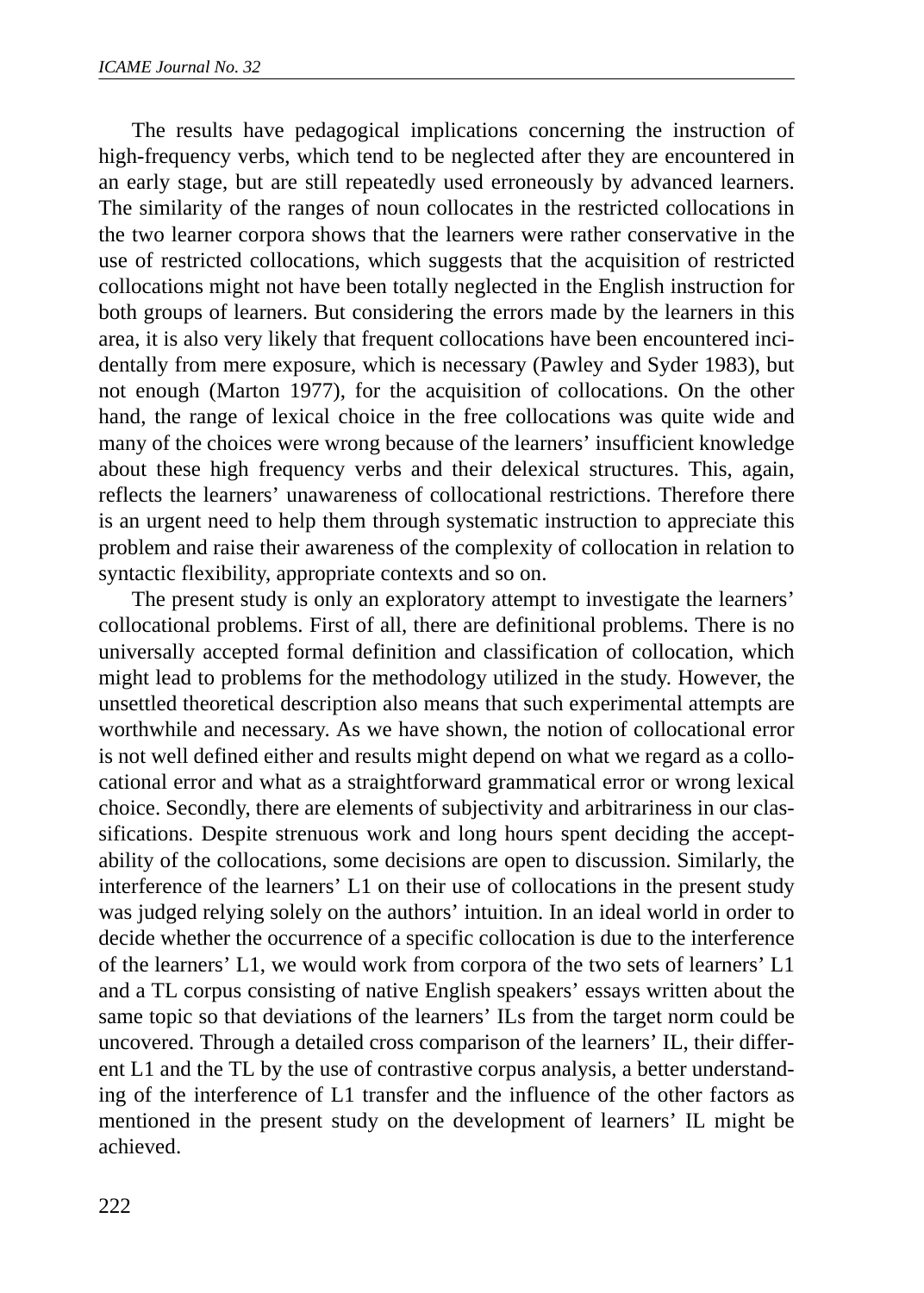## *6 Conclusion*

It has been widely accepted that "words are very good candidate for units of equivalence" (Selinker 1992: 32) across linguistic systems so we assumed that we could easily detect the effect of EFL learners' L1 on their use of collocations. However, the development of IL collocational proficiency among the two sets of advanced English learners as reflected in the present study turned out to be quite similar in many respects despite the very different relationship between their respective L1 and the TL. Whereas the interference of the learners' L1 plays an undeniable role in the use of collocations, it is suggested that the influence is exerted in a profound way. That is to say, the correct or problematic use of the collocations investigated is not simply caused by the learners' searching for equivalent "candidates" across the linguistic systems. But the different relationship between the learners' L1 and the TL might lead to the different strategies adopted by them in collocational production, and the learners' TL learning might be facilitated in some way if their L1 is closely related to the TL. In addition, there are some other important factors that are TL based and might be universal to all the learners in the development of IL collocational proficiency but have yet not been given adequate attention in SLA theory. The fact that ILs are shown to be at least partly systematic means that "they are potentially amenable to systematic change, e.g. through instruction" (Larsen-Freeman and Long 1991: 83). Therefore, in further studies it would be of great value to investigate in greater depth the universal factors which might have a strong impact on the systematic development of collocations.

# *Note*

1. In this paper we try to avoid assuming that a highly proficient user is in fact a native speaker, recognizing that speakers who have another mother tongue may have had the exposure necessary to develop idiomatic proficiency. Most of the literature, does however, naturally enough, identify perfect knowledge and nativeness.

# *References*

Aitchison, Jean. 2003. *Words in the mind: An introduction to the mental lexicon*  $(3<sup>rd</sup>$  ed.). Oxford: Blackwell.

Allerton, David J. 1984. Three (or four) levels of word cooccurrence restriction. *Lingua* 63 (1): 17–40.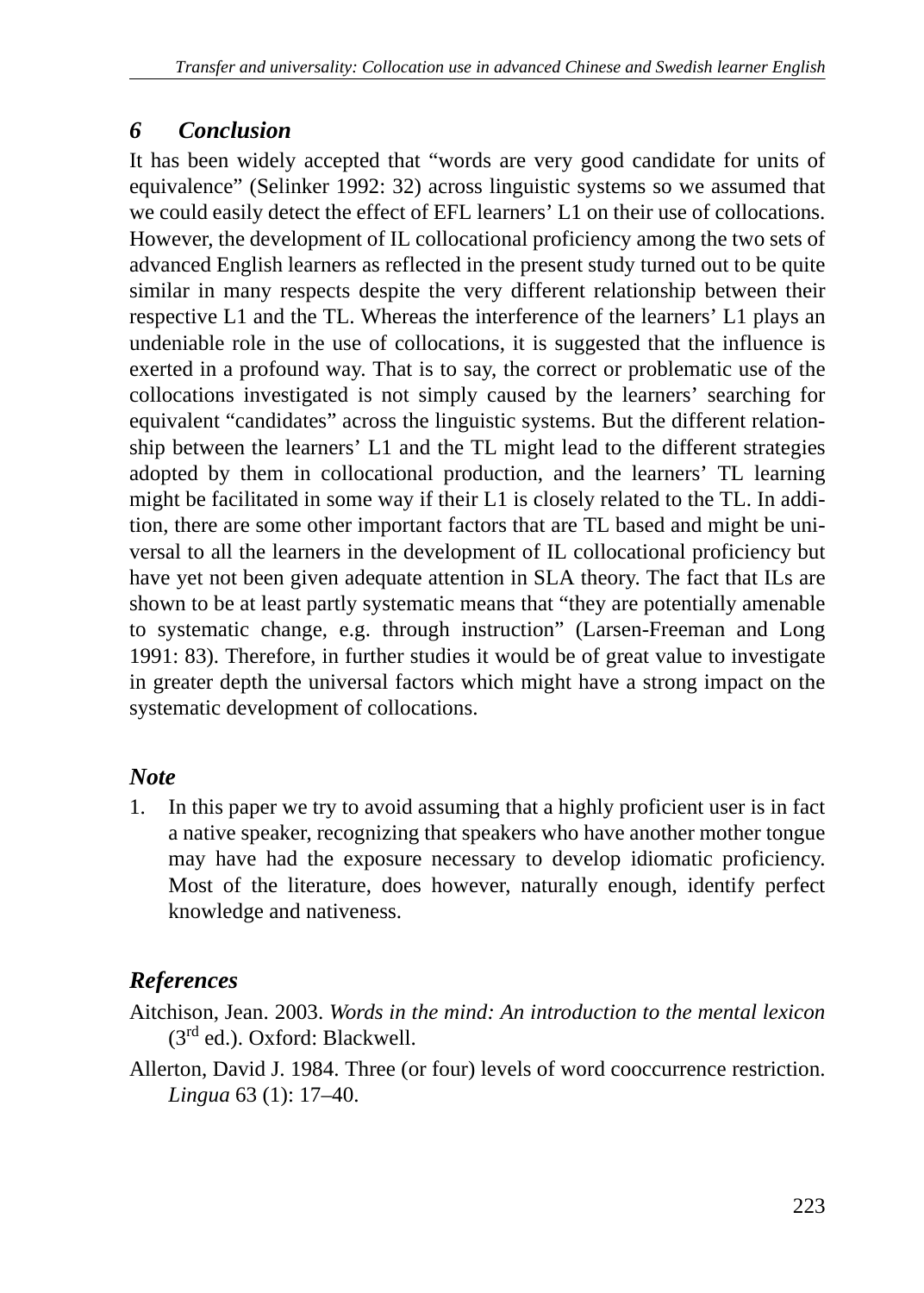- Altenberg, Bengt. 1993. Recurrent verb-complement constructions in the London-Lund Corpus. In J. Aarts, P. Haan and N. Oostdijk (eds.). *English language corpora: Design, analysis and exploitation. Papers from the Thirteenth International Conference on English Language Research on Computerized Corpora, Nijmegen 1992*, 227–245. Amsterdam: Rodopi.
- Altenberg, Bengt and Sylviane Granger. 2001. The grammatical and lexical patterning of MAKE in native and non-native student writing. *Applied Linguistics* 22 (2): 173–195.
- Bahns, Jens. 1993. Lexical collocations: A contrastive view. *ELT Journal* 47  $(1): 56-63.$
- Bahns, Jens and Moira Eldaw. 1993. Should we teach EFL students collocations? *System* 21: 101–114.
- BBI = *The BBI dictionary of English word combinations*. 1997. Ed. by Morton Benson, Evelyn Benson and Robert Ilson. Amsterdam and Philadelphia: John Benjamins.
- Beheydt, Ludo. 1987. The sementisation of vocabulary in foreign language learning. *System* 15 (1): 55–67.
- Biskup, Danuta. 1992. L1 influence on learners' renderings of English collocations: A Polish/German empirical study. In P. J. L. Arnaud and H. Béjoint (eds.). *Vocabulary and applied linguistics*, 85–93. Basingstoke: Macmillan.
- Blum, Shoshana and Edward A. Levenston. 1978. Universals of lexical simplification. *Language Learning* 28 (2): 399–415.
- Bogaards, Paul. 2000. Testing L2 vocabulary knowledge at a high level: The case of the Euralex French tests. *Applied Linguistics* 21 (4): 490–516.
- Bogaards, Paul. 2001. Lexical units and the learning of foreign language vocabulary. *Studies in Second Language Acquisition* 23 (3): 321–343.
- Bolinger, Dwight L. 1976. Meaning and memory. *Forum Linguisticum* 1 (1): 1– 14.
- Cantos, Pascual and Aquilino Sánchez. 2001. Lexical constellations: What collocates fail to tell. *International Journal of Corpus Linguistics* 6 (2): 199– 228.
- Carter, Ronald and Michael McCarthy. 1988. *Vocabulary and language teaching*. London and New York: Longman.
- CCED = *Collins Cobuild English dictionary*. 1995. London: Harper Collins.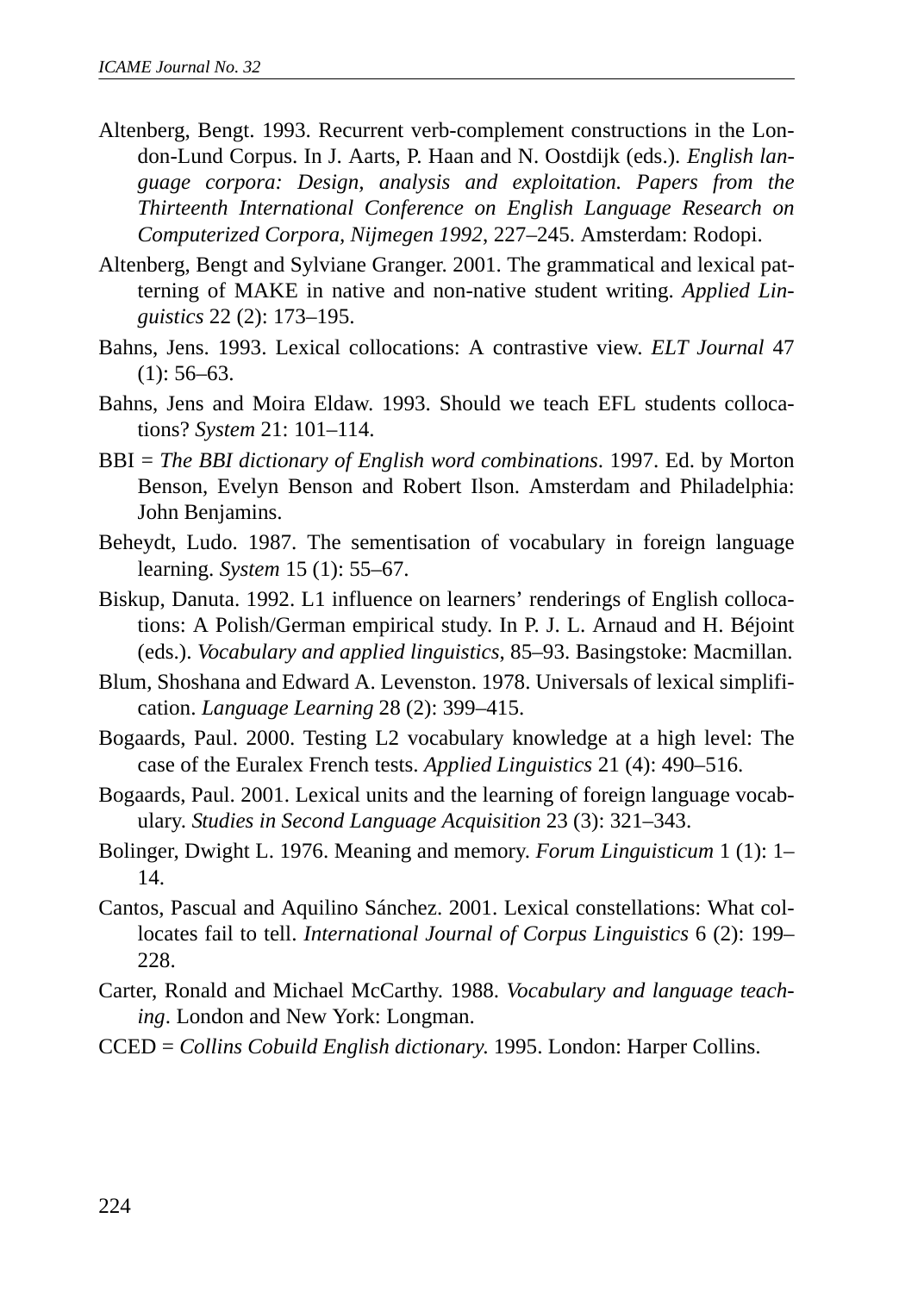- Chan, Alice Y. W. 2004. Syntactic transfer: Evidence from the interlanguage of Hong Kong Chinese ESL learners. *The Modern Language Journal* 88 (1): 56–74.
- Cobb, Tom. 2003. Analyzing late interlanguage with learner corpora: Québec replications of three European studies.
- Collier, Alex. 1993. Issues of large-scale collocational analysis. In J. Aarts, P. Haan and N. Oostdijk (eds.). *English language corpora: Design, analysis and exploitation*, 289–298. Amsterdam: Rodopi.
- Cowie, Anthony P. 1981. The treatment of collocations and idioms in learners' dictionaries. *Applied Linguistics* 2 (3): 223–235.
- Erman, Britt and Beatrice Warren. 2000. The idiom principle and the open choice principle. *Text* 20 (1): 29–62.
- Farghal, Mohammed and Hussein Obiedat. 1995. Collocations: A neglected variable in EFL. *IRAL – International Review of Applied Linguistics in Language Teaching* 33 (4): 315–332.
- Firth, John Rupert. 1957. *Papers in linguistics.* London: Oxford University Press.
- Granger, Sylviane. 1998a. The computer learner corpus: A versatile new source of data for SLA research. In S. Granger (ed.). *Learner English on computer*, 3–18. London and New York: Longman.
- Granger, Sylviane. 1998b. Prefabricated patterns in advanced EFL writing: Collocations and formulae. In A. P. Cowie (ed.). *Phraseology: Theory, analysis, and applications*, 145–160. Oxford: Oxford University Press.
- Grant, Lynn and Laurie Bauer. 2004. Criteria for re-defining idioms: Are we barking up the wrong tree? *Applied Linguistics* 25 (1): 38–61.
- Henriksen, Birgit. 1999. Three dimensions of vocabulary development. *Studies in Second Language Acquisition* 21 (2): 303–317.
- Hill, Jimmie. 2001. Revising priorities: From grammatical failure to collocational success. In Michael Lewis (ed.). *Teaching collocation: Further developments in the lexical approach*, 47–69. London: Language Teaching Publications.
- Howarth, Peter. 1998. Phraseology and second language proficiency. *Applied Linguistics* 19 (1): 24–44.
- Javis, Scott, Leslie Grant, Dawn Bikowski and Dana Ferris. 2003. Exploring multiple profiles of highly rated learner compositions. *Journal of Second Language Writing* 12 (4): 377–403.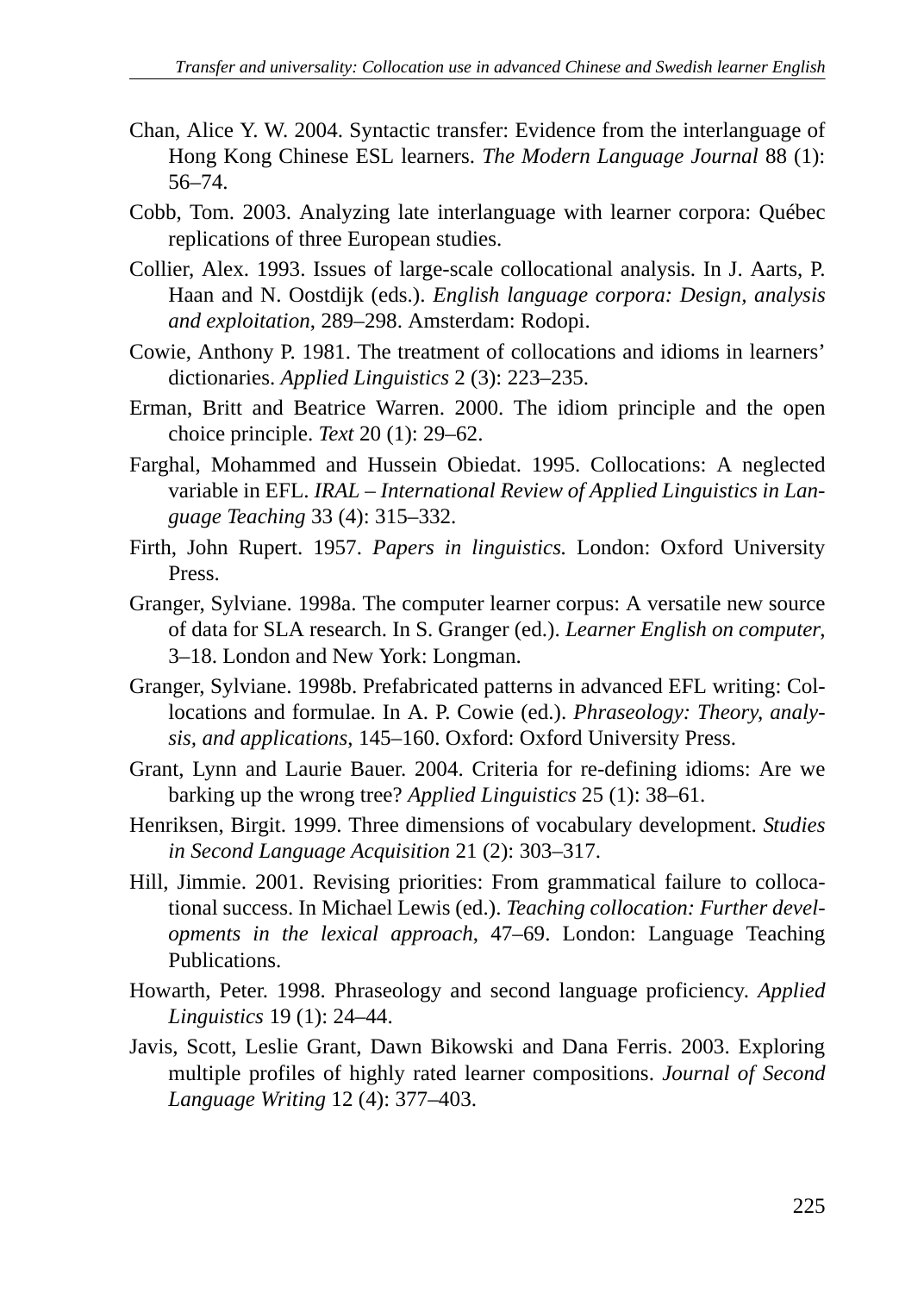- Jiang, Nan. 2004. Semantic transfer and its implications for vocabulary teaching in a second language. *The Modern Language Journal* 88 (3): 416–432.
- Judd, Elliot L. 1978. Vocabulary teaching and TESOL: A need for reevaluation of existing assumptions. *TESOL Quarterly* 12 (1): 71–76.
- Källkvist, Marie. 1999. *Form-class and task-type effects in learner English: A study of advanced Swedish learners.* Lund: Lund University Press.
- Kaplan, Robert B. 1966. Cultural thought patterns in inter-cultural education. *Language Learning* 16: 1–20.
- Kellerman, Eric. 1977. Towards a characterization of the strategy of transfer in second language learning*. Interlanguage Studies Bulletin* 2: 58–145.
- Larsen-Freeman, Diane and Michael H. Long. 1991. *An introduction to second language acquisition research*. London and New York: Longman.
- Laufer, Batia. 1990. Why are some words more difficult than others? some intralexical factors that affect the learning of words. *IRAL – International Review of Applied Linguistics in Language Teaching* 28 (4): 293–307.
- Laufer, Batia. 1998. The development of passive and active vocabulary in a second language: Same or different? *Applied Linguistics* 19 (2): 255–271.
- Laufer, Batia and Paul Nation. 1995. Vocabulary size and use: Lexical richness in L2 written production. *Applied Linguistics* 16 (3): 307–322.
- Lennon, Paul. 1996. Getting 'easy' verbs wrong at the advanced level. *IRAL – International Review of Applied Linguistics in Language Teaching* 34 (1): 23–36.
- Levenston, Edward A. and Shoshana Blum. 1977. Aspects of lexical simplification in the speech and writing of advanced adult learners. In E. Roulet (ed.). *Actes du Cinquième Colloque de Linguistique Appliquée de Neuchâtel*, 51– 71. Geneva: Droz.
- Lewis, Michael. 2001. Language in the lexical approaches. In Michael Lewis (ed.). *Teaching collocation: Further developments in the lexical approach*, 126–154. London: Language Teaching Publications.
- Lewis, Morgan. 2001. There is nothing as practical as a good theory. In Michael Lewis (ed.). *Teaching collocation: Further developments in the lexical approach*, 10–27. London: Language Teaching Publications.
- Liszka, Sarah A. 2004. Exploring the effects of first language influence on second language pragmatic processes from a syntactic deficit perspective. *Second Language Research* 20 (3): 212–231.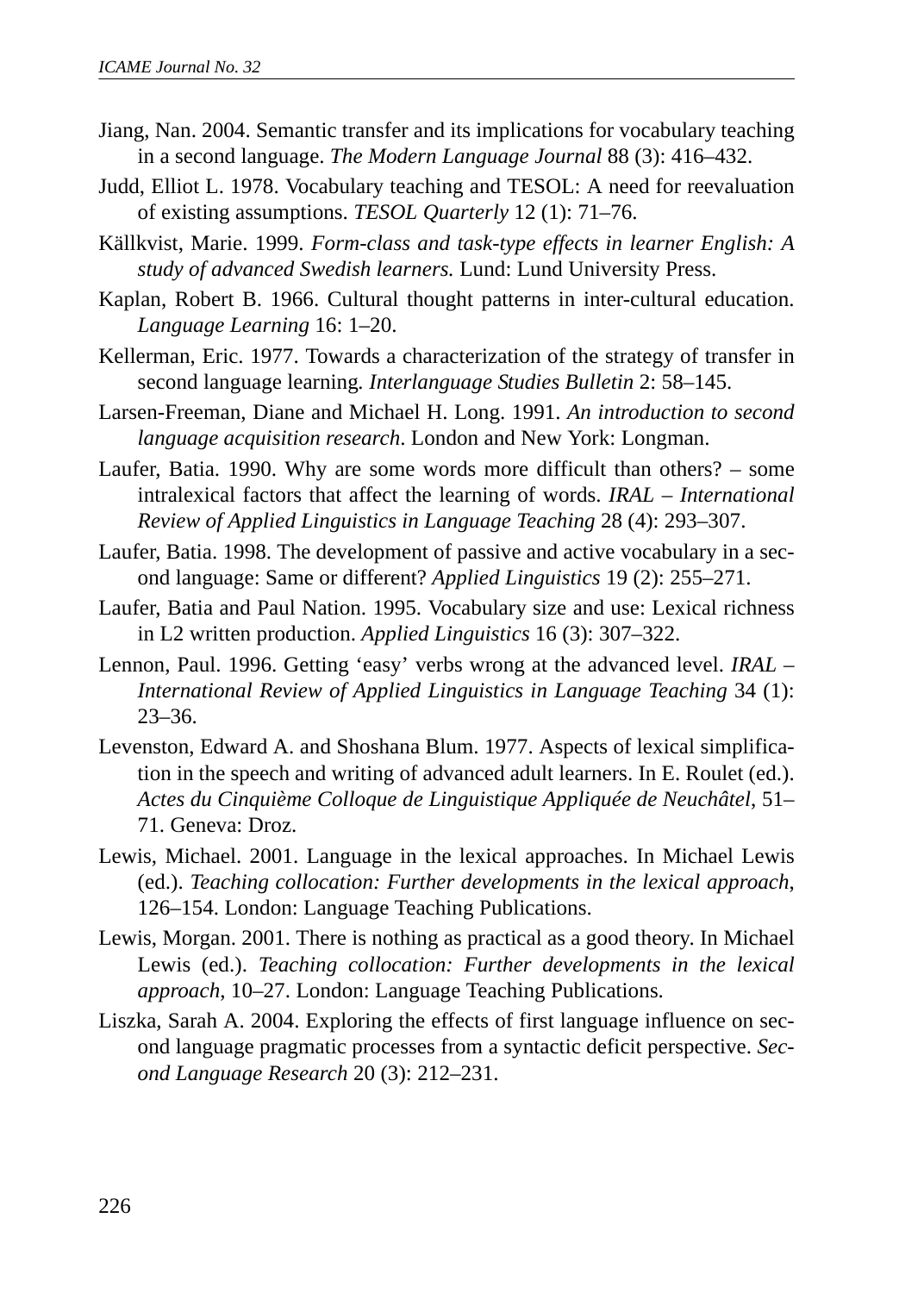- Liu, Eric T. K. and Philip M. Shaw. 2001. Investigating learner vocabulary: A possible approach to looking at EFL/ESL learners' qualitative knowledge of the word. *IRAL – International Review of Applied Linguistics in Language Teaching* 39 (3): 171–194.
- Marton, Waldemar. 1977. Foreign vocabulary learning as problem No. 1 of language teaching at the advanced level. *Interlanguage Studies Bulletin* 2: 33– 57.
- Nation, I. S. Paul. 2001. *Learning vocabulary in another language*. Cambridge: Cambridge University Press.
- Nesselhauf, Nadja. 2003. The use of collocations by advanced learners of English and some implications for teaching. *Applied Linguistics* 24 (2): 223–242.
- Nesselhauf, Nadja. 2005. *Collocations in a learner corpus*. Amsterdam: John Benjamins.
- Odlin, Terence. 1989. *Language transfer: Cross-linguistic influence in language learning*. Cambridge: Cambridge University Press.
- Olsen, S. 1999. Errors and compensatory strategies: A study of grammar and vocabulary in texts written by Norwegian learners of English. *System* 27 (2): 191–205.
- Partington, Alan. 1998. *Patterns and meanings: Using corpora for English language research and teaching*. Amsterdam and Philadelphia: John Benjamins.
- Pawley, Andrew and Frances Hodgetts Syder. 1983. Two puzzles for linguistic theory: Nativelike selection and nativelike fluency. In J. C. Richards and R. W. Schmidt (eds.). *Language and communication*, 191–225. London: Longman.
- Ringbom, Håkan. 1983. Borrowing and lexical transfer. *Applied Linguistics* 4: 201–212.
- Ringbom, Håkan. 1998. Vocabulary frequencies in advanced learner English: A corpus-linguistic approach. In S. Granger (ed.). *Learner English on computer*, 41–52. London and New York: Longman.
- Reid, Joy. 1990. Responding to different topic types: A quantitative analysis from a contrastive rhetoric perspective. In B. Kroll (ed.). *Second language writing*, 191–210. Cambridge: Cambridge University Press.
- Scott, Mike. 1996. *WordSmith Tools*. Oxford: OUP. Available at http:// www.oup.com/elt/global/isbn/6890/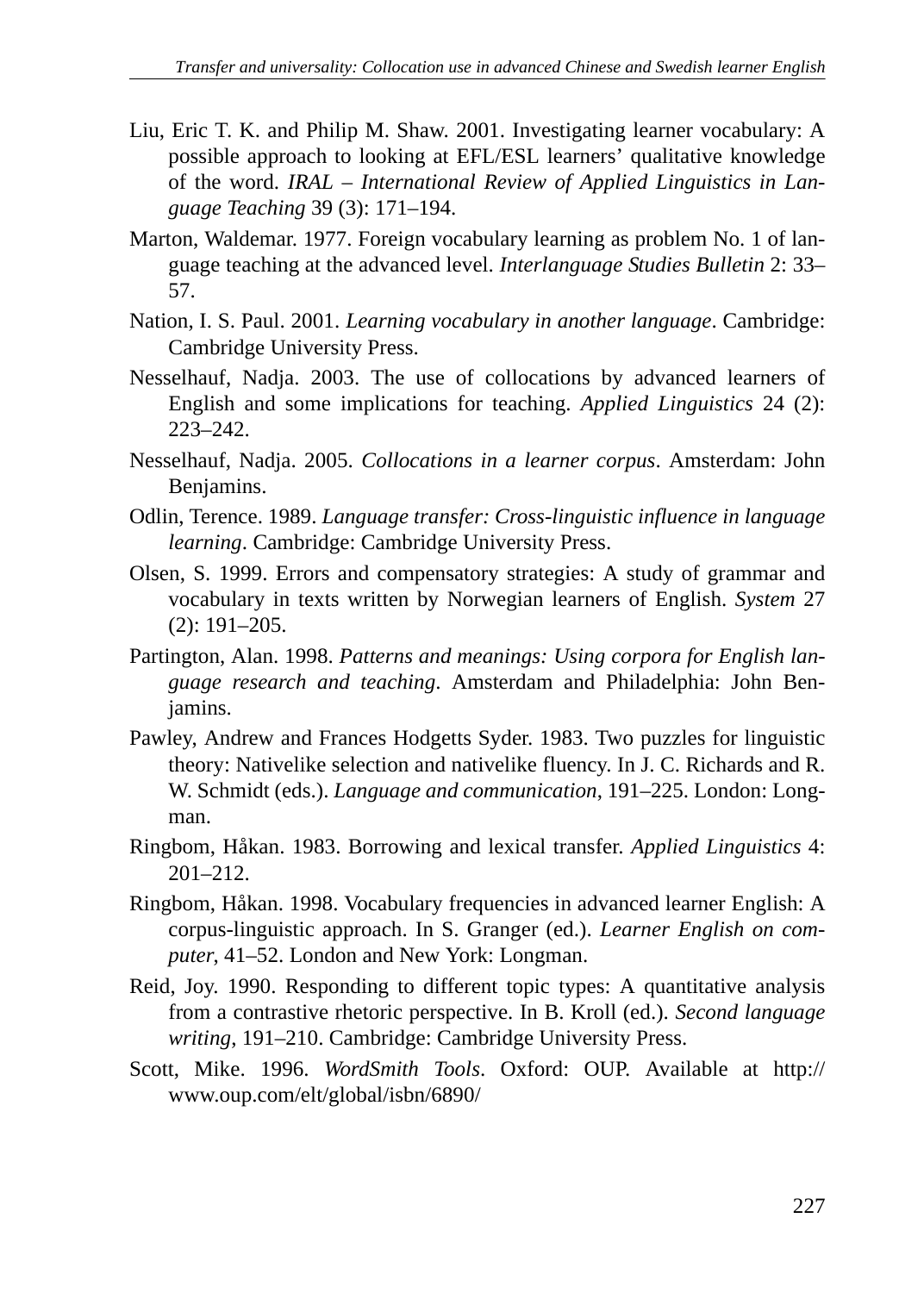- Selinker, Larry. 1992. *Rediscovering interlanguage*. London and New York: Longman.
- Sinclair, John. 1991. *Corpus, concordance, collocation.* Oxford: Oxford University Press.
- Singleton, David. 2000. *Language and the lexicon: An introduction*. London: Arnold.
- Stubbs, Michael. 2001. *Words and phrases: Corpus studies of lexical semantics*. Oxford and Massachusetts: Blackwell.
- Wallace, Michael J. 1984. *Teaching vocabulary*. London: Heinemann Educational Books.
- Wang, Lurong. 2003. Switching to first language among writers with differing second-language proficiency. *Journal of Second Language Writing* 12 (4): 347–375.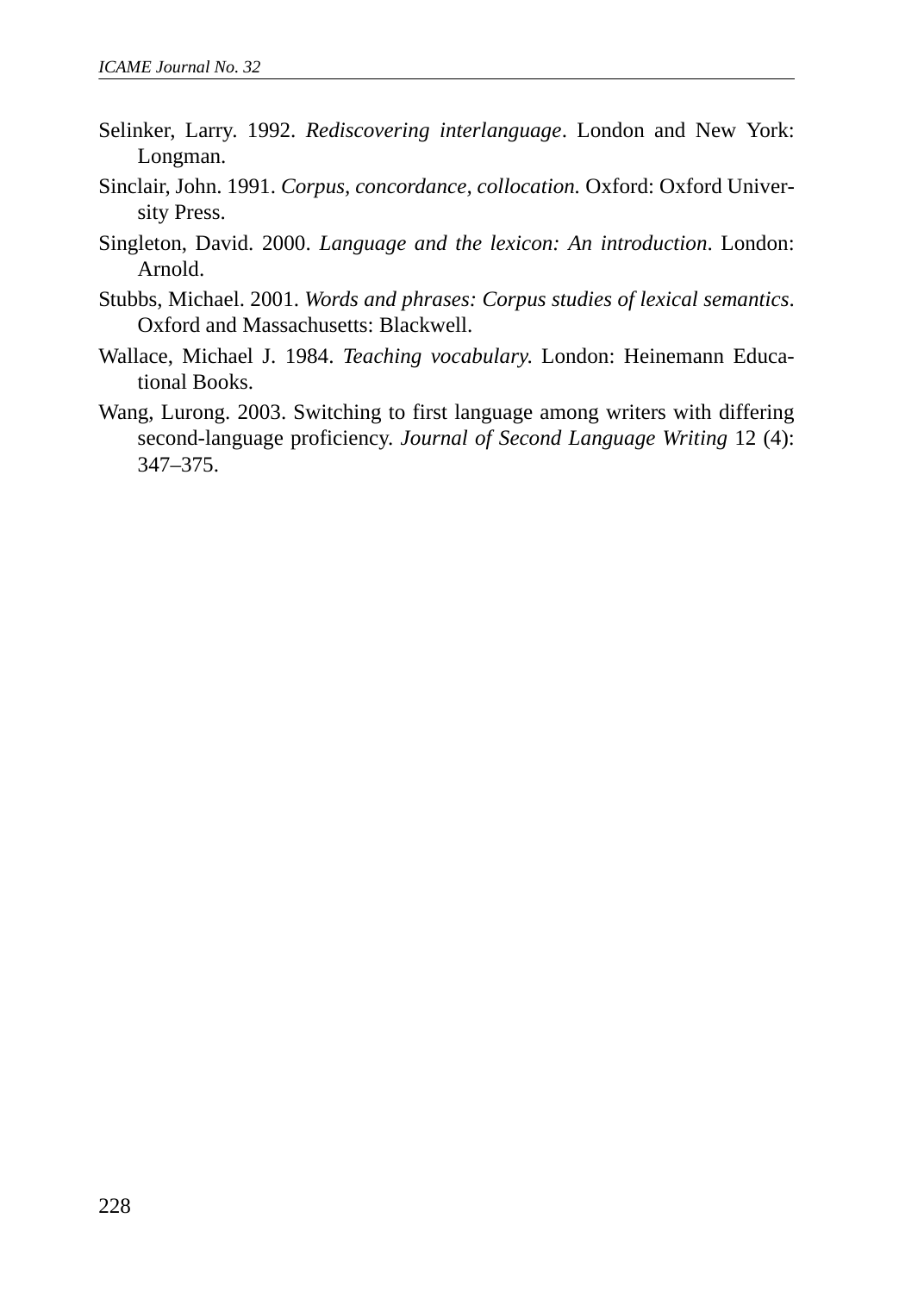|                             | <b>Wordlist CSLE</b> |           |      | Wordlist SSLE |           |      |
|-----------------------------|----------------------|-----------|------|---------------|-----------|------|
|                             | Word-form            | Frequency | $\%$ | Word-form     | Frequency | $\%$ |
| $\mathbf{1}$                | <b>IS</b>            | 484       | 2.01 | <b>IS</b>     | 358       | 1.79 |
| $\mathfrak{2}$              | CAN                  | 334       | 1.39 | <b>HAVE</b>   | 270       | 1.35 |
| $\ensuremath{\mathfrak{Z}}$ | <b>HAVE</b>          | 210       | 0.87 | CAN           | 223       | 1.12 |
| $\overline{4}$              | ARE                  | 207       | 0.86 | ARE           | 166       | 0.83 |
| 5                           | <b>WORRY</b>         | 199       | 0.83 | DO            | 154       | 0.77 |
| 6                           | <b>AFFORD</b>        | 190       | 0.79 | BE            | 143       | 0.72 |
| 7                           | <b>SHOULD</b>        | 157       | 0.65 | <b>WORRY</b>  | 107       | 0.54 |
| 8                           | D <sub>O</sub>       | 125       | 0.52 | <b>AFFORD</b> | 94        | 0.47 |
| 9                           | BE                   | 110       | 0.46 | <b>THINK</b>  | 92        | 0.46 |
| 10                          | <b>PROTECT</b>       | 106       | 0.44 | <b>WILL</b>   | 85        | 0.43 |
| 11                          | <b>THINK</b>         | 105       | 0.44 | DON'T         | 73        | 0.37 |
| 12                          | <b>WILL</b>          | 92        | 0.38 | IT'S          | 73        | 0.37 |
| 13                          | IT'S                 | 68        | 0.28 | CARE          | 67        | 0.34 |
| 14                          | <b>HAS</b>           | 66        | 0.27 | <b>WOULD</b>  | 65        | 0.33 |
| 15                          | <b>TAKE</b>          | 60        | 0.25 | <b>HELP</b>   | 58        | 0.29 |
| 16                          | DON'T                | 53        | 0.22 | <b>SHOULD</b> | 58        | 0.29 |
| 17                          | <b>MAKE</b>          | 47        | 0.20 | <b>TAKE</b>   | 58        | 0.29 |
| 18                          | PAY                  | 47        | 0.20 | <b>MAKE</b>   | 51        | 0.26 |
| 19                          | CAN'T                | 46        | 0.19 | HAS           | 44        | 0.22 |
| 20                          | <b>DEVELOP</b>       | 34        | 0.14 | <b>COULD</b>  | 40        | 0.20 |

*Appendix I: The first 20 verbs in the raw wordlists of each learner corpus*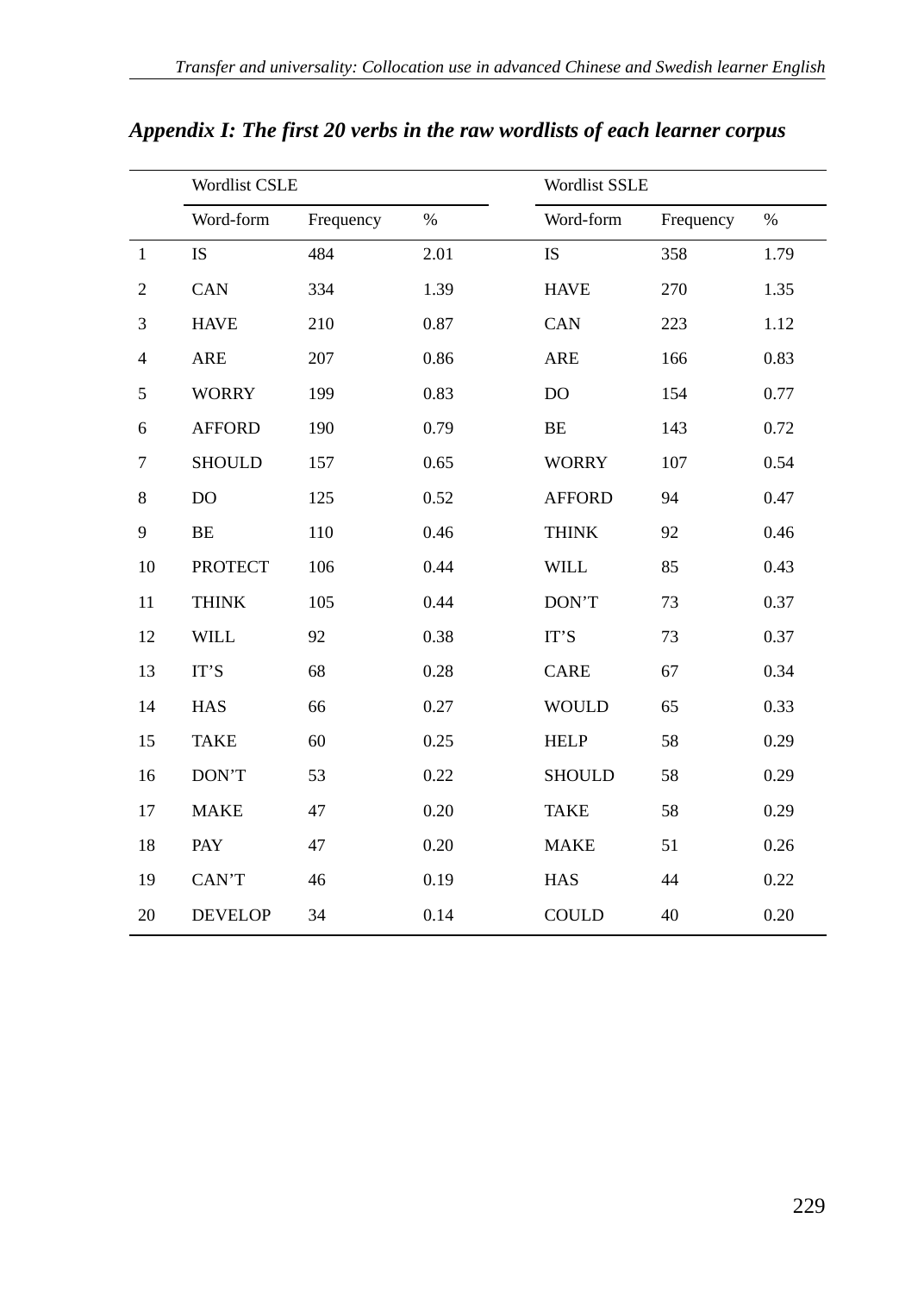## *Appendix II: Common and exclusive noun collocates of the verbs under study and their occurrences in the learner corpora (exclusive nouns with frequency less than 2 omitted)*

| <b>Exclusive CSLE</b>       | Common                      | <b>Exclusive SSLE</b> |
|-----------------------------|-----------------------------|-----------------------|
| earth 10                    | money 27/27                 | possibility(ies) 8    |
| capacity(ies) $3$           | responsibility(ies) $24/14$ | opportunity(ies) $3$  |
| support 2                   | ability 8/1                 | knowledge 3           |
| doubt 2                     | time $6/2$                  | education 3           |
| factory(ies) $2$            | right(s) $6/2$              | funding(s) $3$        |
| equipment 2                 | problem(s) $3/7$            | economy 2             |
| idea (of) $2$               | advantage(s) $3/3$          | world 2               |
| influence<br>$\overline{2}$ | industry(ies) $3/6$         | technology 2          |
|                             | food $1/1$                  | weapons 2             |
|                             | car(s) $1/5$                | harvest 2             |
|                             | environment 3/1             | obligation 2          |
|                             | thing(s) $1/4$              |                       |
|                             | effect 3/2                  |                       |
|                             | difficulties 2/1            |                       |
|                             | power 2/2                   |                       |
|                             | capability 1/1              |                       |
|                             | rule $1/1$                  |                       |
|                             | choice 1/3                  |                       |
|                             | duty $2/2$                  |                       |

*(a) Common and exclusive noun collocates of* have *in the learner corpora*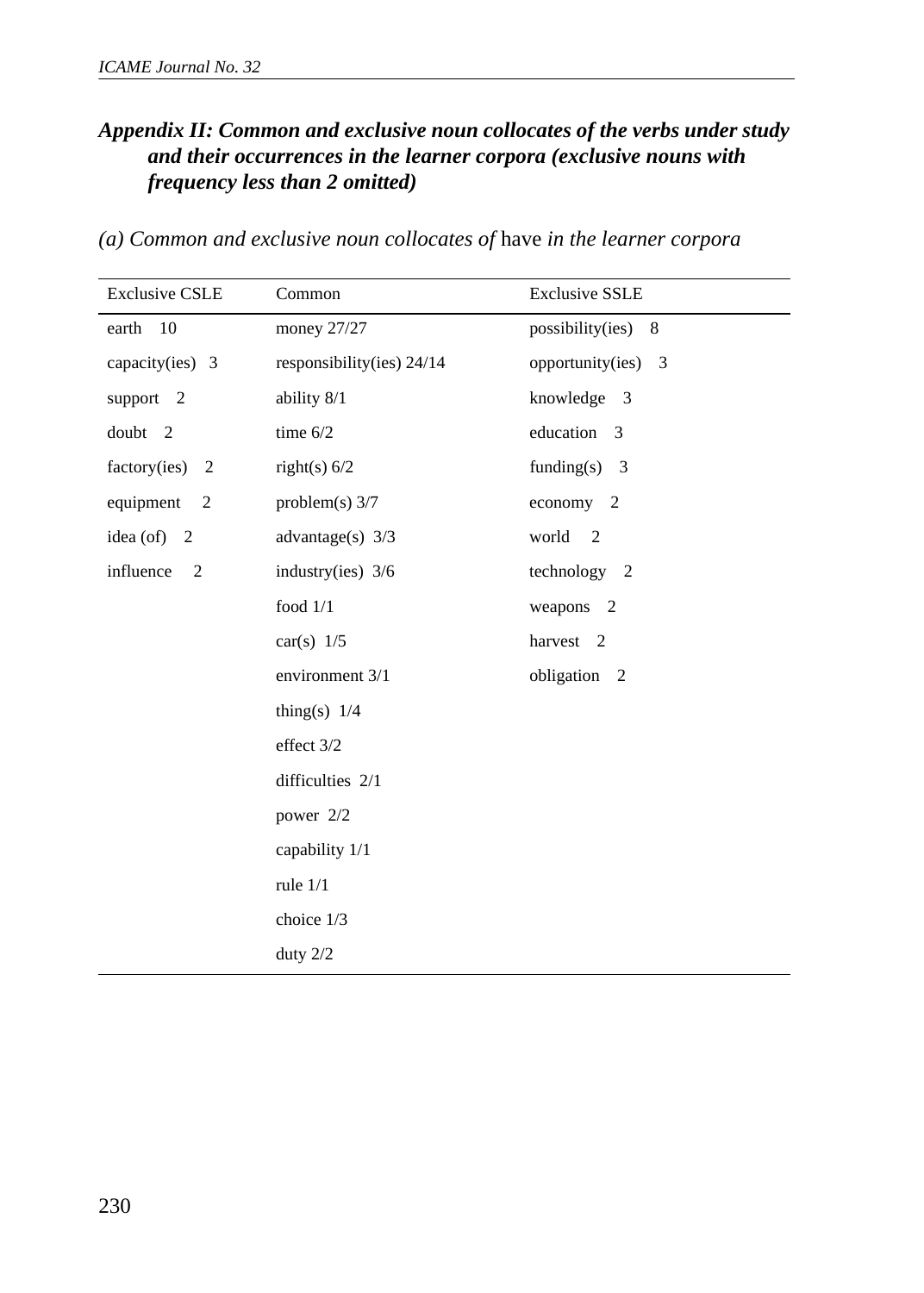| <b>Exclusive CSLE</b> | Common             | <b>Exclusive SSLE</b> |
|-----------------------|--------------------|-----------------------|
| harm 6                | thing(s) $11/17$   | (one's) bit $4$       |
| effort $(s)$ 2        | (one's) best $4/1$ | $mistake(s)$ 3        |
| favor 1               | damage 1/4         | changes 1             |
| job                   | (one's) part $2/2$ | choices               |
| pollution             | research $2/1$     | consumption           |
|                       | (one's) work $2/1$ | experiments           |
|                       |                    | improvments           |
|                       |                    | journey               |
|                       |                    | plans                 |
|                       |                    | recycling             |
|                       |                    | tests                 |
|                       |                    | the same              |
|                       |                    | travelling            |

## *(b) Common and exclusive noun collocates of* do *in the learner corpora*

## *(c) Common and exclusive noun collocates of* take *in the learner corpora*

| <b>Exclusive CSLE</b>                  | Common                      | <b>Exclusive SSLE</b> |
|----------------------------------------|-----------------------------|-----------------------|
| (China) for example 3                  | responsibility(ies) $13/11$ | car <sub>2</sub>      |
| status 2                               | care $2/25$                 | place 2               |
| charge $($ of $)$ 2                    | measure(s) $14/2$           | a look $(at)$ 2       |
| way(s) $2$                             | problem $1/5$               | aim 1                 |
| a turn 2                               | step(s) $3/3$               | bus                   |
| (the environment) into consideration 2 | action(s) 6/1               | concept               |
| advantage 1                            | part $1/3$                  | heed                  |
| bag                                    |                             | jars                  |
| batteries                              |                             | research              |
| entertainment                          |                             | transportation        |